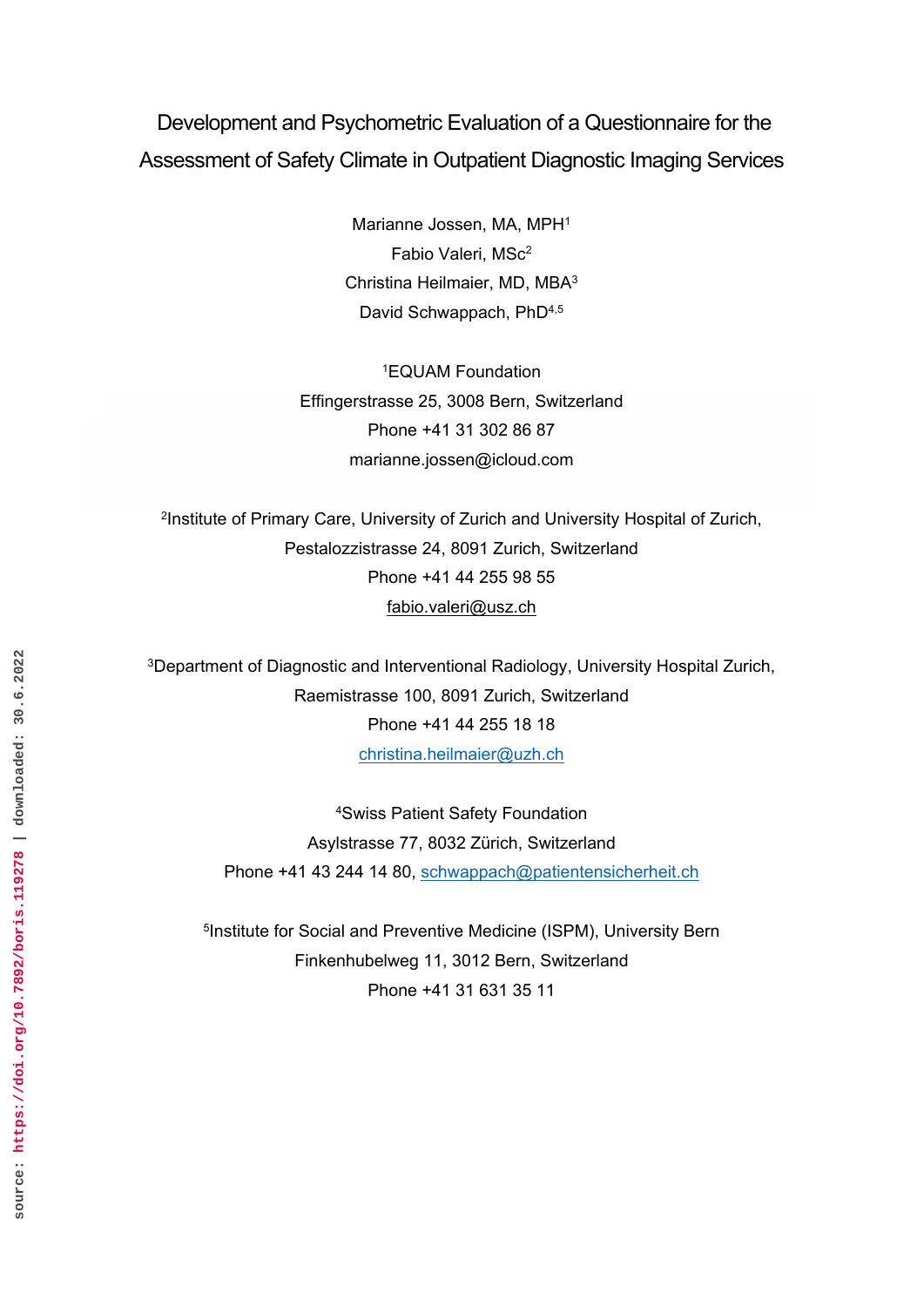**Assessment of the Safety Climate in Outpatient Diagnostic Services:** 

**Development and Psychometric Evaluation of a Questionnaire**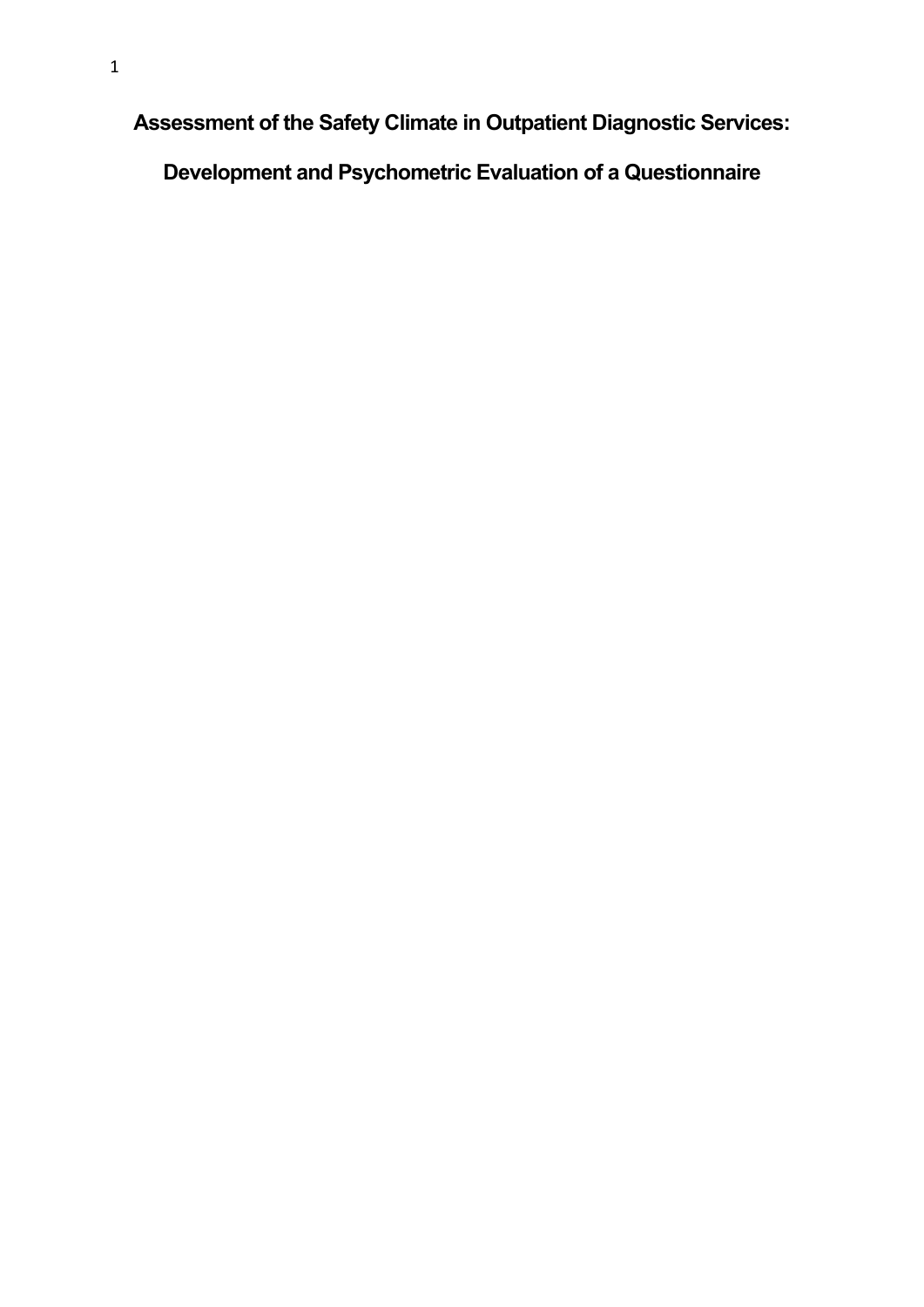**Abstract** 

**Introduction**: Safe practice and safety culture are important issues in outpatient diagnostic imaging services. As questionnaires assessing safety culture through the measurement of safety climate in this setting are not yet available, the present study aimed at developing and validating such an instrument.

**Materials and Methods**: After adaptation of an existing questionnaire and qualitative pretesting, the instrument was tested by collaborators from three outpatient imaging services in Switzerland. Results were first assessed using descriptive statistics. Scores of individual services were compared using a Wilcoxon test assessing differences between rank distributions. The final instrument was tested for validity using inter-rater agreement measures, such as reliability within groups (rwg and  $r_{WG(i)}$ , and an intraclass correlation coefficient measure (ICC(1)). These measures allowed the assessment of validity of aggregation into a total score ( $rw_{G(i)}$ ) and validate the instrument for its capacity to distinguish various safety climates of different groups by comparing inter-rater agreement in the overall sample to interrater agreement of individual services (rw $<sub>G</sub>$ ) and by measuring group effects (ICC(1)).</sub> Furthermore, the final instrument was tested for internal consistency and reliability using Chronbach's Alpha.

**Results**: Safety climate scores vary significantly between services. Inter-rater agreement measures show that item aggregation is justified and that the instrument distinguishes various patterns of safety climate. The final instrument proves to be valid, consistent and reliable.

**Conclusions**: The final instrument presents a valid, consistent and reliable option to assess safety climate in outpatient diagnostic imaging services. Results can be used as a basis for quality improvement.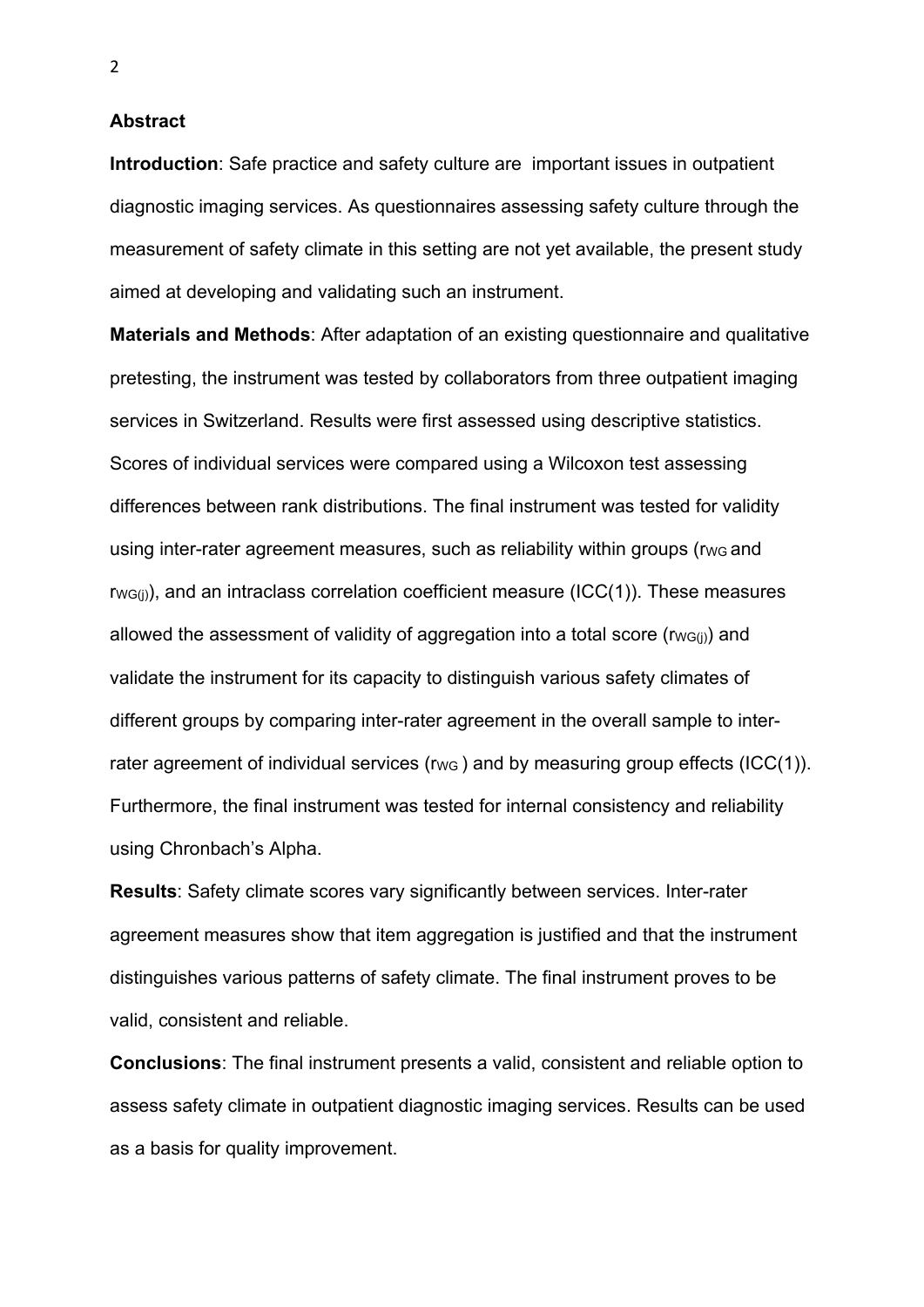# **Key words**

- ‐ Outpatient service
- ‐ Safety
- ‐ Psychometrics
- ‐ Organizational Culture
- ‐ Surveys and Questionnaires

# **Key Points**

- ‐ An adapted questionnaire assesses safety climate in outpatient diagnostic imaging services. The questionnaire was developed and tested in Switzerland.
- ‐ Psychometric evaluation showed the questionnaire to be a valid, consistent and reliable instrument.
- ‐ Results are of interest for imaging services as well as for but also for stakeholders interested more globally in monitoring and quality improvement

# **Abbreviations**

- rwg = Reliability within groups
- rwg(j) = Reliability within groups for multiple judgments
- ICC(1) intraclass correlation coefficient
- EQUAM = Externe Qualitätssicherung in der ambulanten Medizin; IRA = Inter-

rater Agreement

SAQ = Safety Attitude Questionnaire

- CSS = Culture of Safety Survey
- HSOPS = Hospital Survey on Patient Safety
- aQUA Institut = Institut für angewandte Qualitätsförderung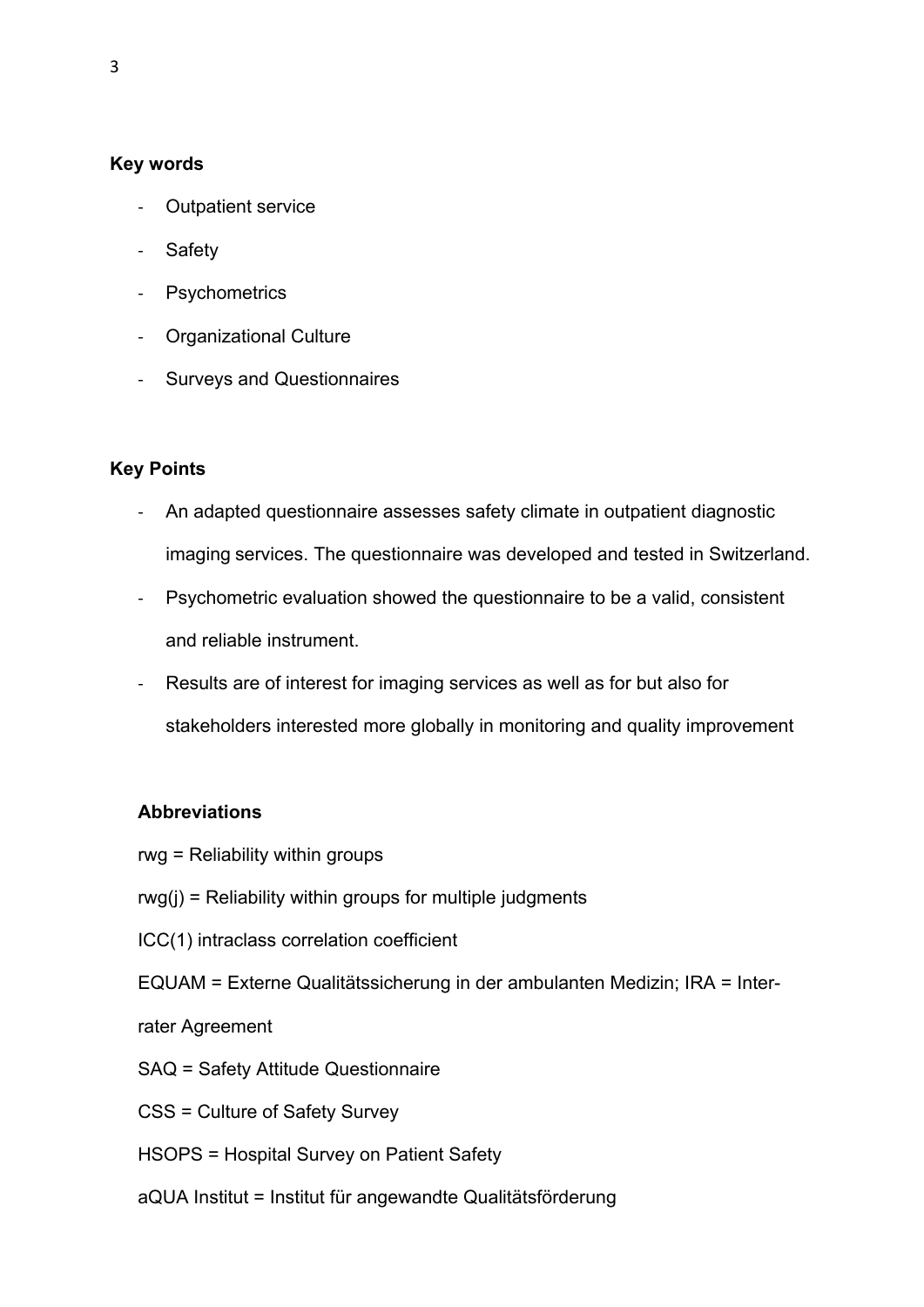#### **Introduction**

As the Bonn Call-for-Action shows, safe practice and safety culture are important issues in radiology. Still, safe practice might be under pressure for various reasons; for example, when competition between services develops, as is the case in Switzerland. In parallel with the healthcare sector in general, the use of diagnostic radiology services has grown in Switzerland during the past years. From 2010 to 2016, the number of board-certified radiologists rose from 647 to 856 (+32%), while the number of inhabitants per radiologist dropped from 11'593 to 9'836 (-15%) [1] and profits were reduced for a selection of diagnostic imaging procedures [2]. Thus, each service has tried to maximise the operating grade of their infrastructure as much as possible. In consequence, the imaging services staff might work longer hours, run shorter imaging protocols and/or reduce manpower in order to keep the services at their current return on investments. However, this might have a negative impact on safe practice and safety culture.

As prior field observations conducted by one of the authors, but also literature suggests [3], safe practice and safety culture in outpatient radiology is not only influenced by radiographers and radiologists but also, to an important extent, by patient administration staff. Indeed, staff administrating referrals, planning slots for examinations, scheduling patient appointments as well as instructing patients on preparation for the examination, inherit an important role in safe practice. To a certain degree, this is similar to the telephone triage performed in physicians' outpatient offices [4]. But in contrast to general medical offices, members of the patient administrative staff in out-patient diagnostic imaging services often do not have any medical education.

Assessing and comparing safe practice and safety culture across services in a way that respects specific safety issues is gaining more and more importance for services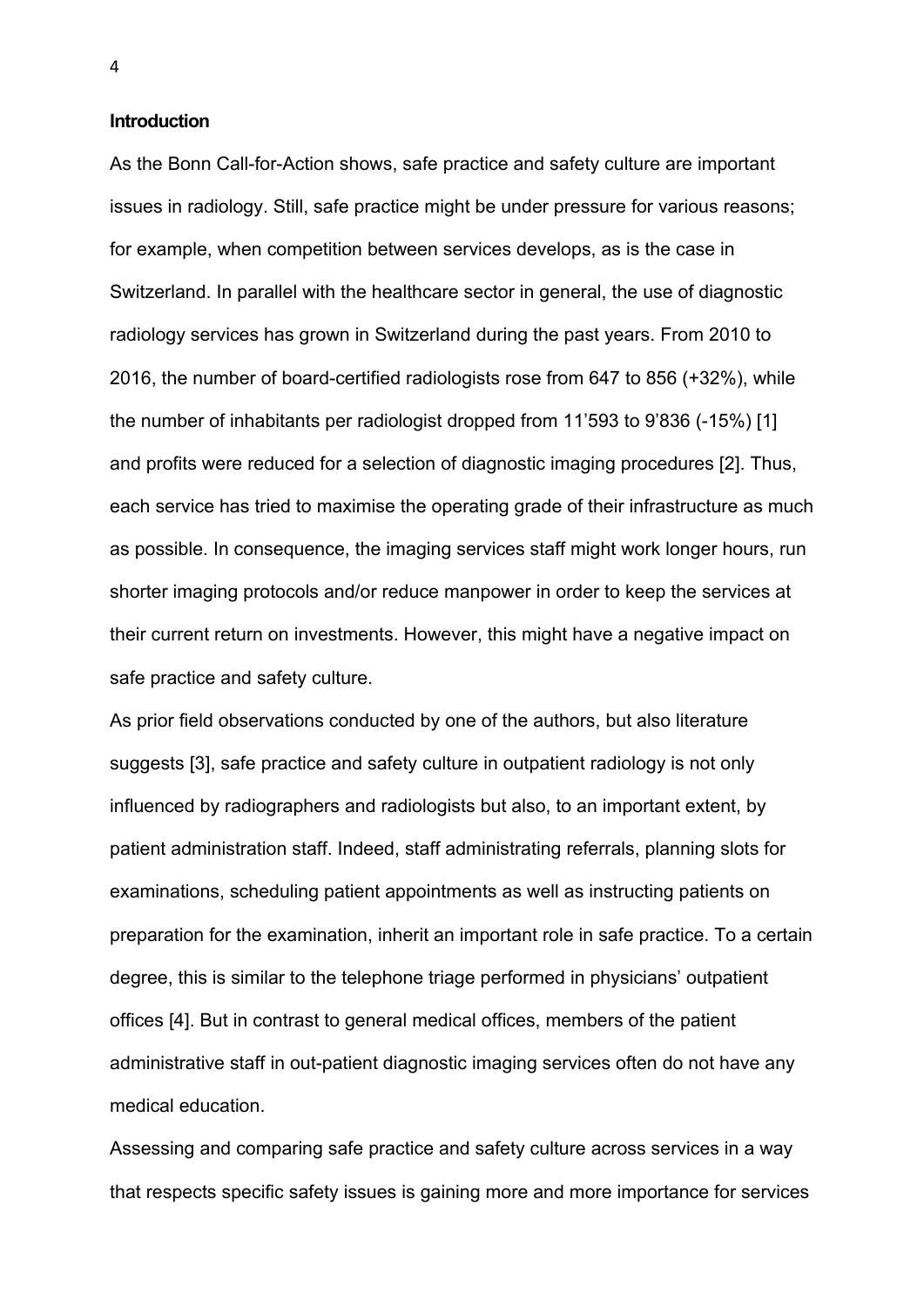themselves but also for shareholders and initiatives such as the Bonn Call-for-Action that are interested in more global monitoring and quality improvement. One way to assess safety culture is to measure safety climate as perceived by the staff. Safety climate may be defined as shared perceptions or attitudes about the norms, policies, and procedures related to safe practice and patient safety among members of a group, and points to the underlying concept of safety culture, measuring its surface, so to speak [5, 6]. Safety climate is thus associated with various aspects of safety culture itself having an impact on patient safety. Some aspects of safety climate can be quite directly related to issues of patient safety. Excessive workload, for example, can lead to taking dangerous shortcuts while performing examinations. For other aspects, the relation can be somewhat more mediated. Thus, mutual support within the team can be said to foster patient safety by creating a culture of trust where, for example, a lack of knowledge about a certain procedure can be discussed. Thus, studies show that for various instruments, positive associations between safety climate and patient safety can be found [7]. Still, an instrument measuring safety climate specifically in outpatient diagnostic imaging services is, to the best of our knowledge, not yet available.

The measurement of safety climate by questionnaire has first been developed for inpatient settings [8, 9, 10]. Some of the instruments, like the Hospital Survey on Patient Safety (HSOPS) [11], the Safety Attitude Questionnaire (SAQ) [12], or the Culture of Safety Survey (CSS) [13], have been adapted to a German or Swiss context [14, 15, 16]. However, these instruments inherit several weaknesses when it comes to outpatient settings [17]. First, outpatient radiology services are often considerably smaller than inpatient settings. Thus, questions related to management or the relation between departments are difficult to answer. Second, the patient population in outpatient services significantly differ, for example in terms of morbidity,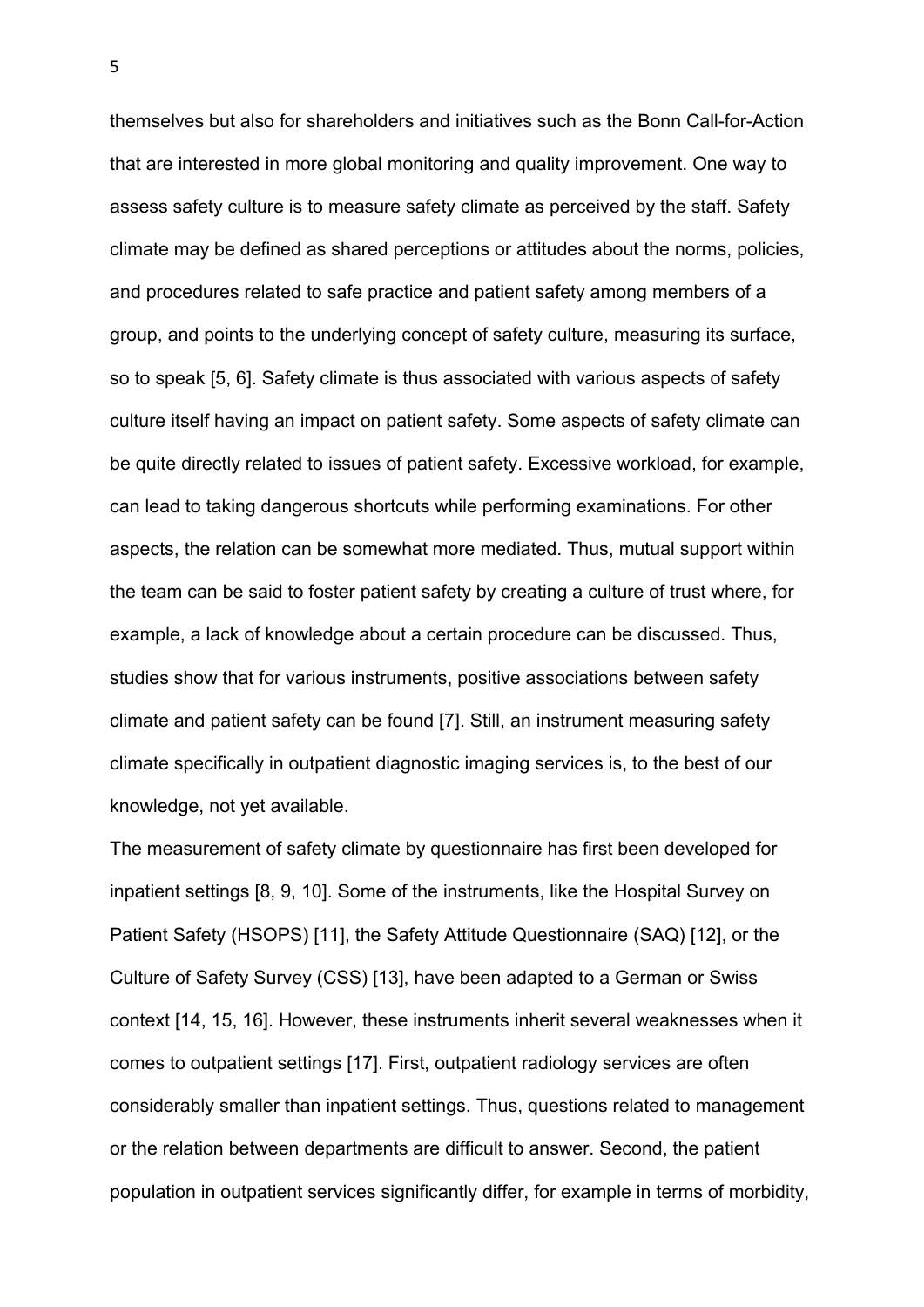compared to inpatient settings. Safety issues might thus be quite different. Third, these questionnaires strongly focus on medical staff, largely ignoring the important role of administrative personnel without medical qualifications.

The last point especially often remains an issue when instruments are adapted to outpatient settings and even when they are directly developed for outpatient settings [18, 19]. For example Modak et al. [19] report that radiographers, referral coordinators or outpatient administrative representatives did not answer many items of the SAQ adapted to outpatient setting. Instruments specifically developed for imaging services focus on radiology-specific issues such as magnetic resonance imaging [20] and, again, largely exclude patient administration staff. The SafeQuest, however, which was developed by de Wet et al. [21], is designed to suit both medical as well as administrative staff issues and was specifically created for outpatient services. This instrument uses items issued from 13 existing questionnaires and also incorporates parts of the outpatient version of the SAQ. In their validation study however, 35% of respondents classified themselves as being administrative staff [21]. Having been recently translated into German by the aQua Institute (based in Göttingen), this survey was chosen as the basis for this study and adapted to the needs of Swiss outpatient diagnostic imaging services.

The present article describes the adaptation and validation of the SafeQuest survey instrument for outpatient diagnostic imaging services. The aim was to develop an instrument that is able to assess and compare safety climates across services in a valid, consistent, and reliable way.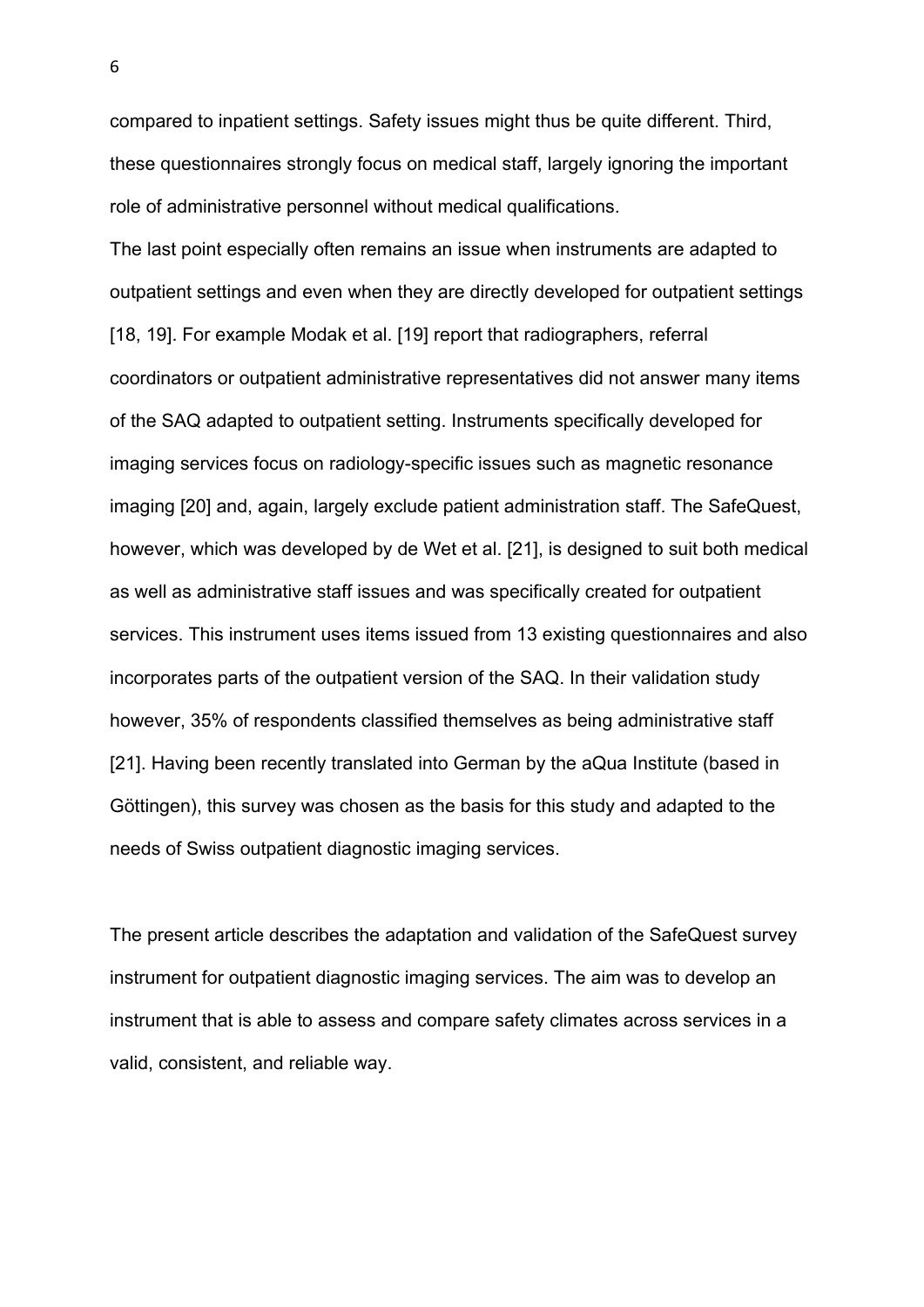### **Materials and Methods**

#### Questionnaire development

The designing of the questionnaire was part of a broader initiative, aiming to develop quality indicators for outpatient imaging services. The initiative and the development of the questionnaire was organized by the EQUAM foundation (based in Bern). First, the German version of the SafeQuest was compared to its English original and some adaptations to Swiss context were made. No questions about safety concerning specific examinations were added. Further, attention was given to only include questions that were equally important for both smaller and bigger organizations. With this choice, the instrument might, on the one hand, miss certain safety climate aspects that mostly concern a specific professional group or questions about specific procedures that might be more common in a certain type of organization. On the other hand, this choice allowed presenting the same questionnaire to the entire staff while at the same time minimizing the risk of low answering rates by certain types of staff. After adaptation, a qualitative pre-test [22] was conducted with two radiologists, two radiographers, and two people working in patient administration, and was adapted accordingly. Thereafter, the instrument was applied to a sample group for the first time. Survey items are presented as statements asking for the degree of agreement on a seven-point Likert scale ("To what extent do you agree to the following statements?" ranging from one "not at all" to a maximum of seven "to a very great extent"). The questionnaire was composed of 30 items and was organized using de Wet et al.'s [21] thematic structure (see table 2 for a list of all items). In addition to that, respondents were asked to provide demographic data, namely gender, profession, number of years of professional experience and number of years of employment at the respective service. A survey copy is available as supplementary material.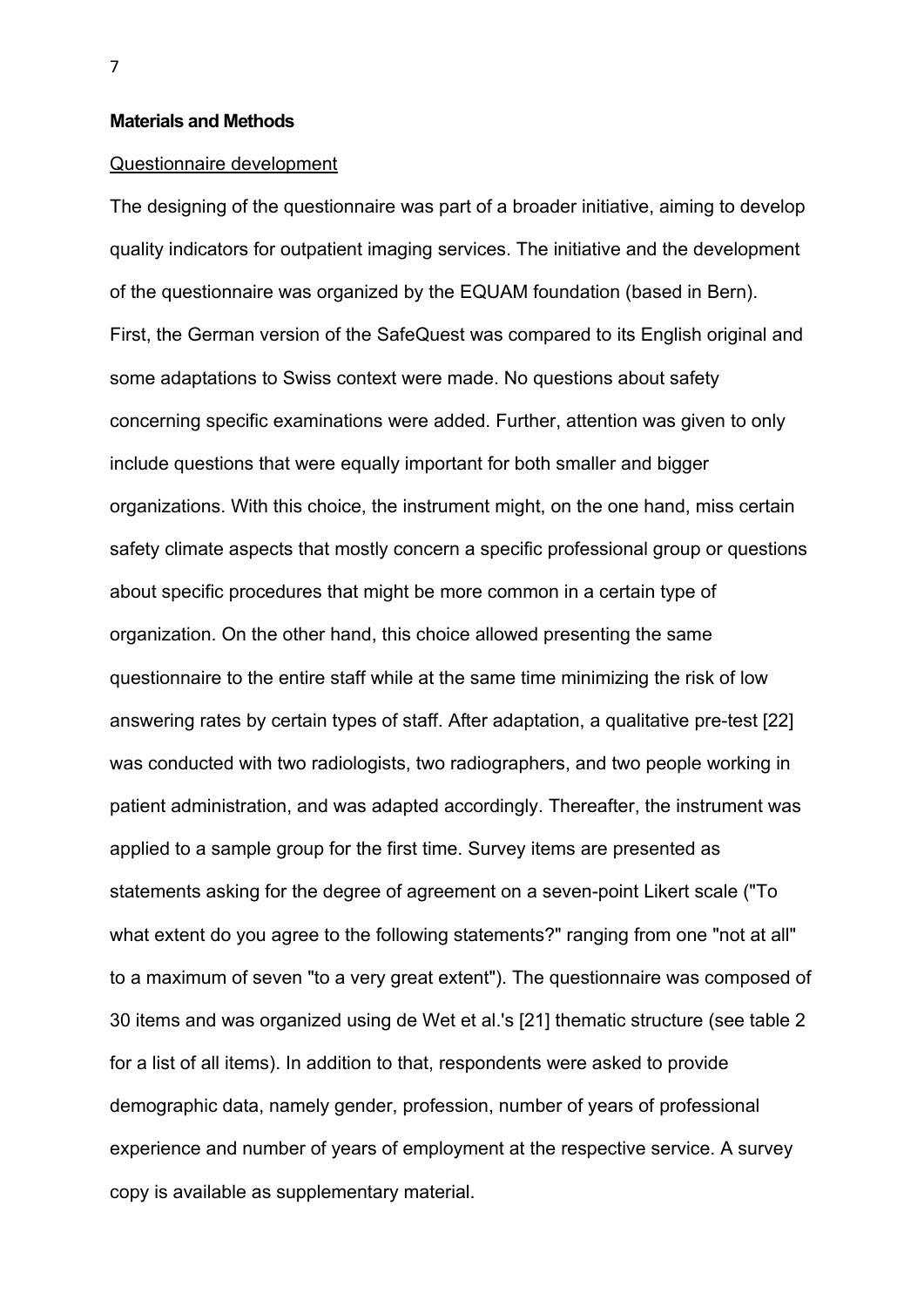### Sample and Procedures

The questionnaire was presented as an online survey and invitations for participation sent to 124 individuals, including employees as well as (co)owners of the services, working at three outpatient imaging services in the German-speaking part of Switzerland. The completion of the questionnaire could be interrupted and continued at another time. Recipients were asked to complete the questionnaire within two weeks. Participation was voluntary and anonymous. Recipients who had not answered within a two-week period received a reminder.

#### Statistical Methods

Descriptive statistics (distributions, means, missing answers) assessed the quality and distribution of data. Following Giai et al. [23], an individual mean score was calculated for each respondent by aggregating all of his/her questionnaire's item ratings (individual means). Total mean scores and their corresponding distributions were calculated as the overall mean scores of individual mean scores (averaged individual means) and the overall distribution of mean scores. Consequently, the total scores give more weight to bigger organizations in this procedure, but it allows the linking of descriptive statistics to validation measures of content validity, requiring total numbers not be aggregated on an organizational level (see below). Further, the percentage of positive responses, calculated item-wise as recommended by the Agency for Healthcare Research and Quality [24] was calculated. Negatively worded items were reversely coded to ensure that higher scores indicated a more positive assessment of safety climate for every item.

8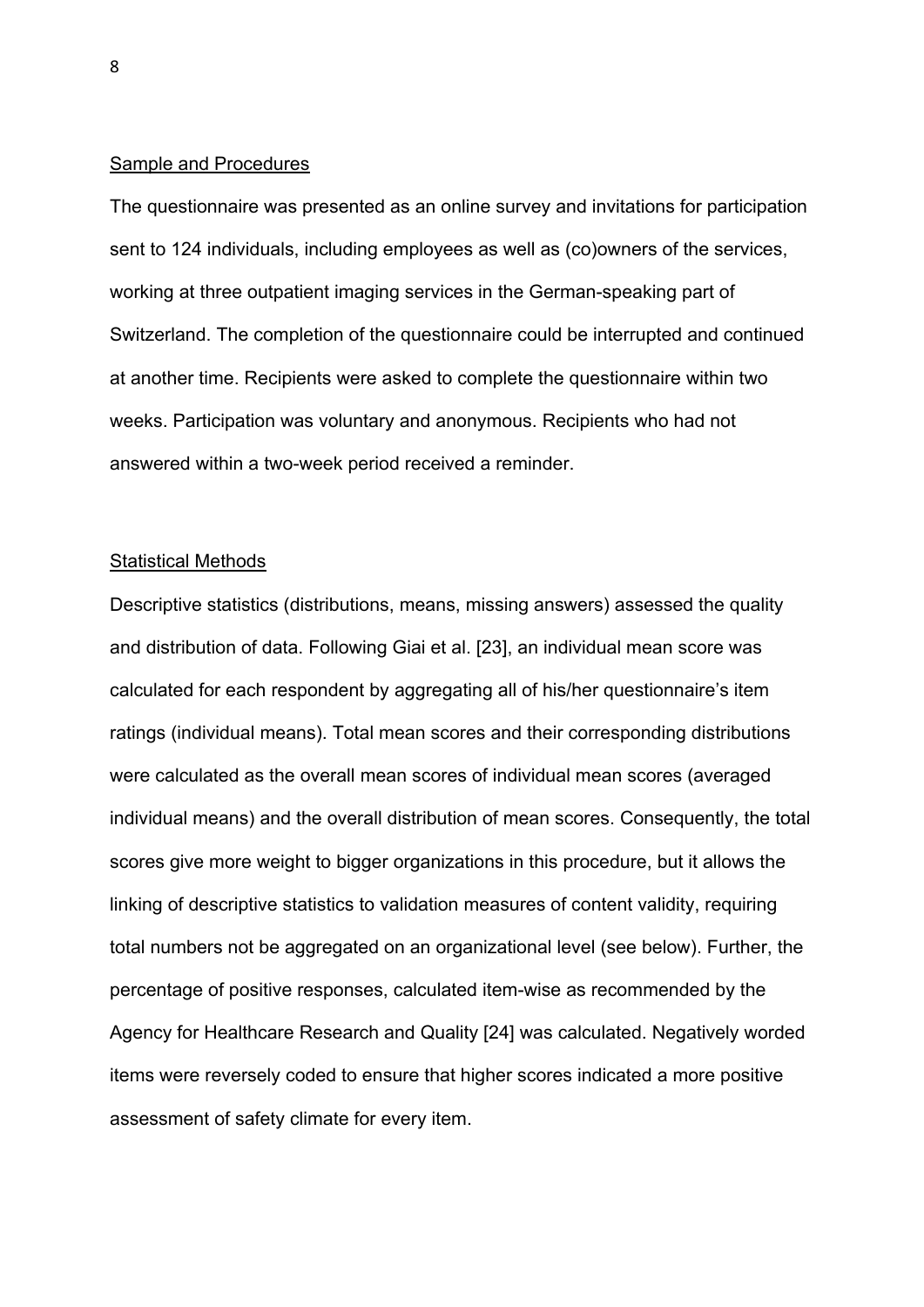Differences between services were assessed by using a two-sided, two-sample Wilcoxon test, also known as the Mann-Whitney test [25, 26] applied to the distribution of the individual mean scores of the questionnaire. This test assesses differences between rank distributions. A test result <0.05 was regarded as statistically significant.

Content validity was assessed using measures of inter-rater agreement. Inter-rater agreement (IRA) refers to the consensus in scores furnished by multiple judges for one or more targets. In our case, the targets of interest were the total and the item results of the questionnaire, while the judges refer to all persons having answered the questionnaire. The question that IRA measures try to answer is whether scores given by judges show similar patterns, or whether varying judgments appear between individuals or groups of individuals [32].

IRA is most commonly measured by so-called reliability within group ( $rw<sub>G</sub>$ ) indices. The r<sub>WG</sub> indices compare observed variance in ratings by judges of a certain group to the variance one would expect with random answers and thus measure inter-rater agreement [27, 28, 29]. The rwg indices range between 0 and 1, with higher values indicating stronger agreement. For our analysis, we used two different rwg measures: rwg and rwg(i).

As Ginsburg et al. [29] describe, rw<sub>G(i)</sub> measures agreement amongst all judgments (j), in our case, all the items of the questionnaire. It is a good indicator to assess whether an instrument measures one circumscribable concept and thus item aggregation of total scores is valid. Smith-Crowe et al. [30] give significance levels for rw<sub>G(i)</sub> for questionnaires up to 10 items. For instruments with 10 items, 100 respondents and 7 categories, which is the closest to our present instrument, an rw $G(i)$ of 0.63 is claimed to be sufficient for aggregation of a total score.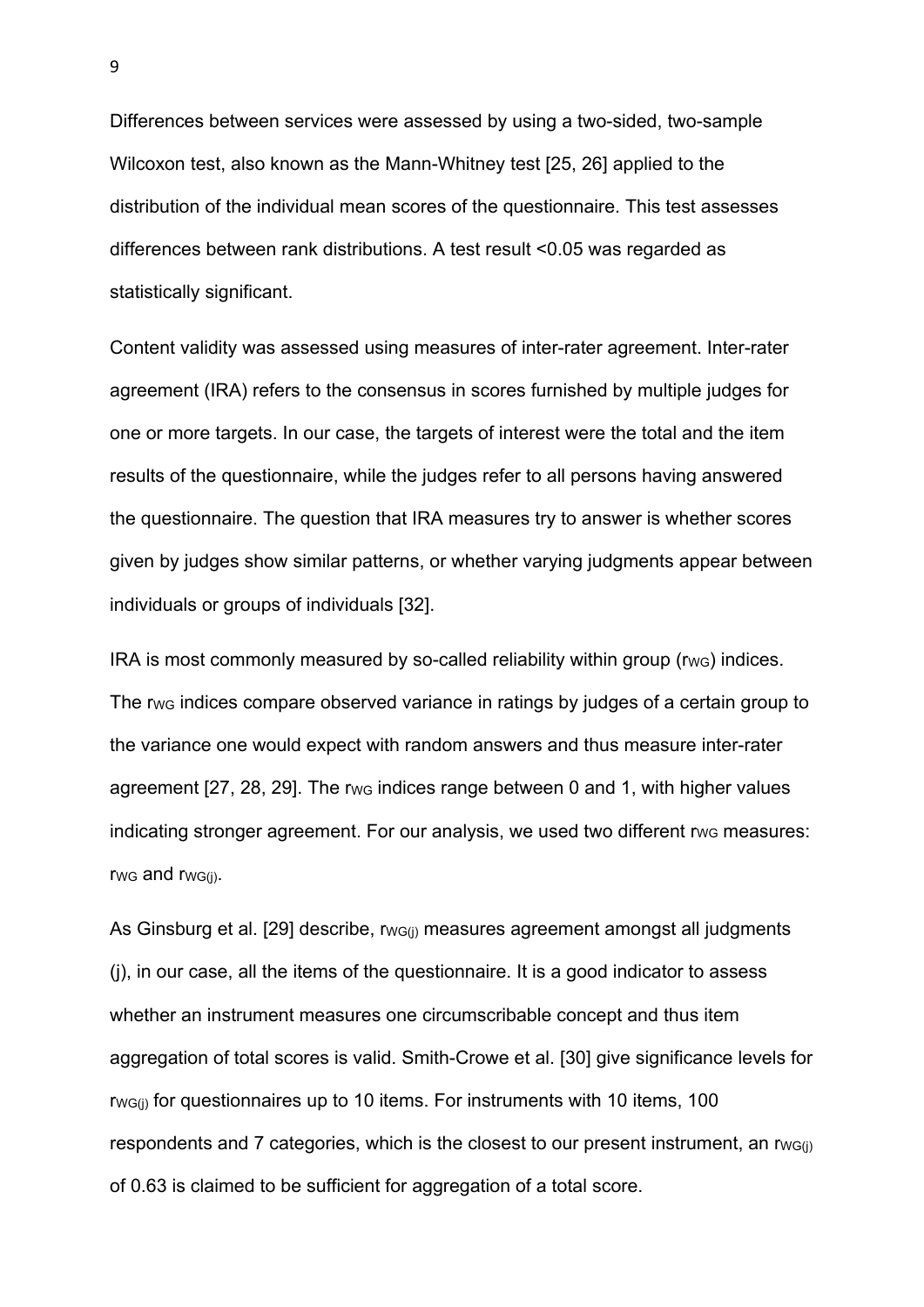An rwg on the other hand measures inter-rater agreement on the level of single items - in our case the total scores of the questionnaire. This measure was used to compare inter-rater agreement specific for each service to inter-rater agreement among all respondents. The hypothesis was that if our instrument proved to be valid, it should be able to distinguish specific safety climates of various services. Thus, rwg among all respondents should be lower compared to that measured for each service. Further, the comparison of r<sub>WG</sub> across services allows not only the comparison of safety climate levels, but also of safety climate strength [29, 31]. Indeed, the rwg as a measure of inter-rater-agreement shows to what extent the perception of a certain safety climate level, as typically measured by the mean, is strongly present in a service.

Reliability within group measures are well suited to assess and compare patterns of team safety climate for small teams as about 100 respondents are considered to represent large groups [30].

Additionally, the validity of the instrument was measured using the Intraclass correlation ICC(1) measure. This measure estimates the effect that a certain target, in this case, the fact of being a collaborator within a certain service, has upon the ratings of respondents [29, 32]. According to Ginsburg et al. [29], an  $ICC(1) > 0.05$ shows a group effect and thus confirms that an instrument measures the safety climate perceived by a certain group of individuals.

Internal consistency and reliability were measured with Cronbach's Alpha [33]. This measure can be viewed as the expected correlation of two tests measuring the same construct, varying between 0 and 1. A value of > 0.7 was regarded as sufficient.

All analyses were performed with the Open Source Software R, Version 3.4.3 from 2017 [34].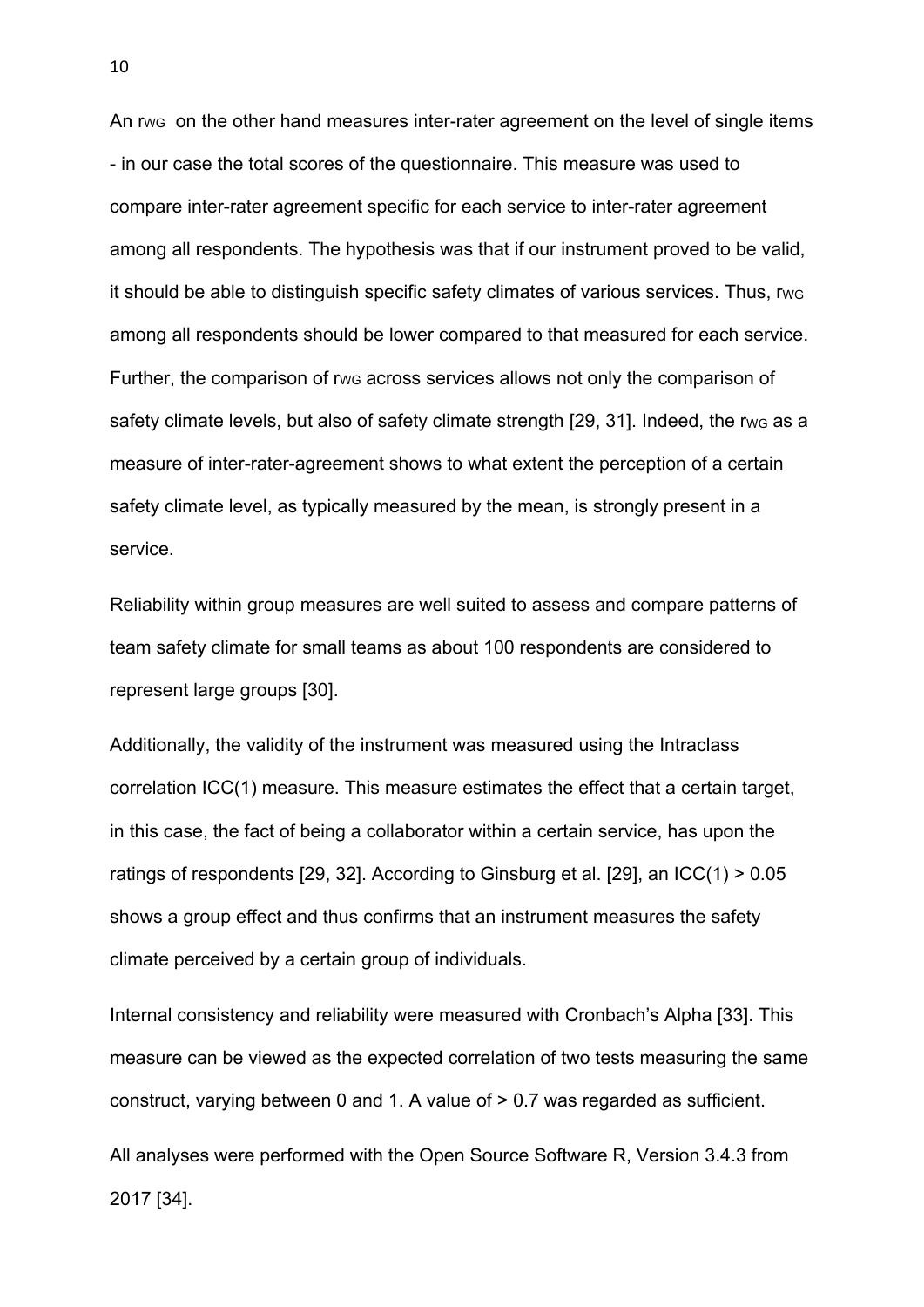#### **Results**

In total, 106 questionnaires were returned, resulting in a response rate of 86% (106/124). Three questionnaires were excluded due to an excess of missing data, yielding a final sample of 103 completed surveys (83%). Among those persons who answered at least 80% of the questions (99/103) and completed the survey the same day (89/103), the median completion time was 12 minutes, with a 25%-quantile of 8 minutes and a 75%-quantile of 21 minutes. Table 1 summarizes the study sample's basic characteristics. As can be seen, the sample includes one larger and two smaller outpatient radiology services. Most of the respondents were women with more than 10 years of working experience, who had been working in the current outpatient service between one and five years. Most respondents identified either as radiographers or as working in the service's patient management department (Table 1).

### Descriptive Statistics, Aggregation and Safety Climate Levels and Strength

In total, 87% (90/103) of the questionnaires had all safety climate items answered. None of the returned questionnaires presented more than five missing answers for the questions concerning safety climate. Analysis of distributions also showed coherent answering behaviour for reversed items. Therefore, all questions are included in the final instrument and analysis.

Table 2 summarizes the results of the final instrument and provides both total scores as well as individual scores of the services. Distribution of answers was close to a normal distribution, as the medians for the total score show, reported in Table 2. Thus, means and standard deviations were used in order to allow for a more detailed view of the discontinuous data of the Likert scale. Analysis for the entire sample revealed the highest score for the statement: "The quality and safety of patient care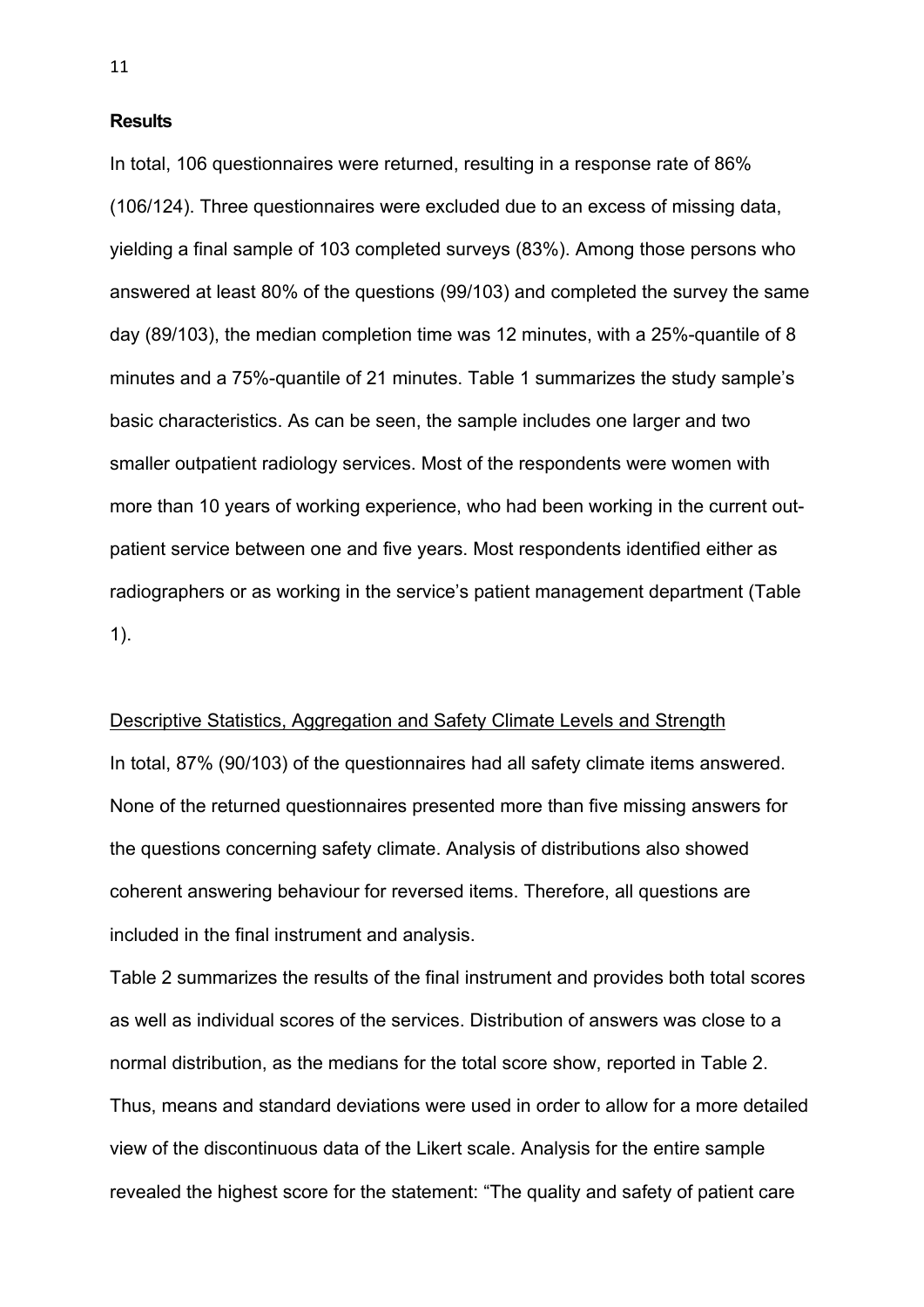in the service is taken seriously", with a mean of 6.0 on a seven-point Likert-scale. In individual analysis within the three services, this statement ranged between the top to the third highest score. The statement: "The service is a good place to work", received the second highest score (5.9), based on answers from all services. Among the 3 services, this statement ranged second for services 2 and 3, and eighth for service 1. The second highest score (5.9) was also obtained for disagreement with the statement: "Collaborators frequently disregard rules, protocols and procedures." This item scored fourth for service 1, sixth for service 2, and fourth for service 3. Comparing the overall results to positive response rates, the latter were very high for the items "The quality and safety of patient care in the service is taken seriously," (84%), "Collaborators frequently disregard rules, protocols and procedures," (84%) and "The service is a good place to work" (85%) with only the item "Collaborators treat each other with respect" scoring higher with 86% positive responses. In contrast to that, the statements "The service leadership communicates its longterm plans for the development of the service", "Collaborators always have enough time to complete work tasks safely" and "The opinions of all concerned collaborators are taken into account for the development of processes" scored lowest with an overall result of 4.2 on a seven-point Likert-Scale and also scored lowest for the positive response rates with 46% for the item asking about participation in development processes and 48% for the two other items. These items ranged among the lowest four scores for the individual services, excluding the second item for service 2 and the third item for service3 (Table 2). Concerning the positive response rate, the item " All concerned collaborators have the opportunity to participate in the analysis of critical incidents" also scored second lowest with 48% while it scored a 4.3 as the mean on the seven-point Likert scale.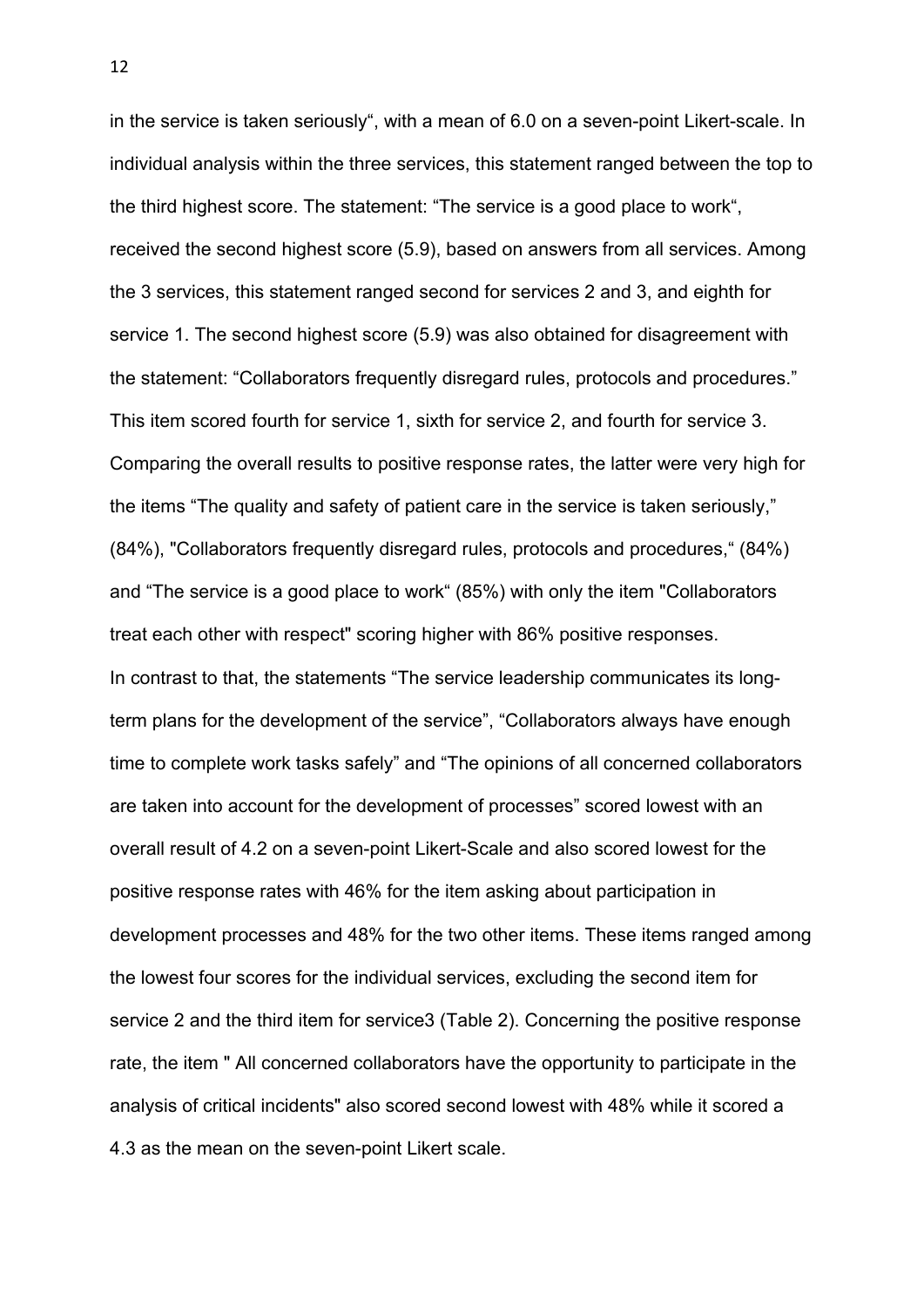The rw<sub>G(i)</sub> for the questionnaire was 0.94 for the 90 completely filled in questionnaires, thus allowing for the aggregation of total scores.

The total mean score for the overall sample was 5.0. Between the outpatient services, the total mean scores ranged from 6.1 for service 1 to 5.1 for service 2, and 4.7 for service 3. When calculating positive response rates, service 3 scored 56% across all items, while service 1 had a positive response rate of 85% and service 2 a positive response rate of 64%.

The two-sided Wilcoxon test for the difference between rank distributions was significant for differences between outpatient services 1 and 2 with a p-value of 0.0003 and between services 1 and 3 with a p-value of <0.001. The test showed no significant difference between service 2 and 3, with a p-value of 0.12. Figure 1 shows the distributions of individual mean total scores for each service (Figure 1).

## Validity, Internal Consistency and Reliability

The rwg ranged between 0.83 for service 1, 0.77 for service 2 and 0.71 for service 3, while the overall rwg was 0.68 and thus smaller than the rwg for each individual service.

The ICC(1) was 0.27, therefore pointing to a group effect. Cronbach's Alpha was 0.97 with a 95% confidence interval ranging from 0.96 to 0.98.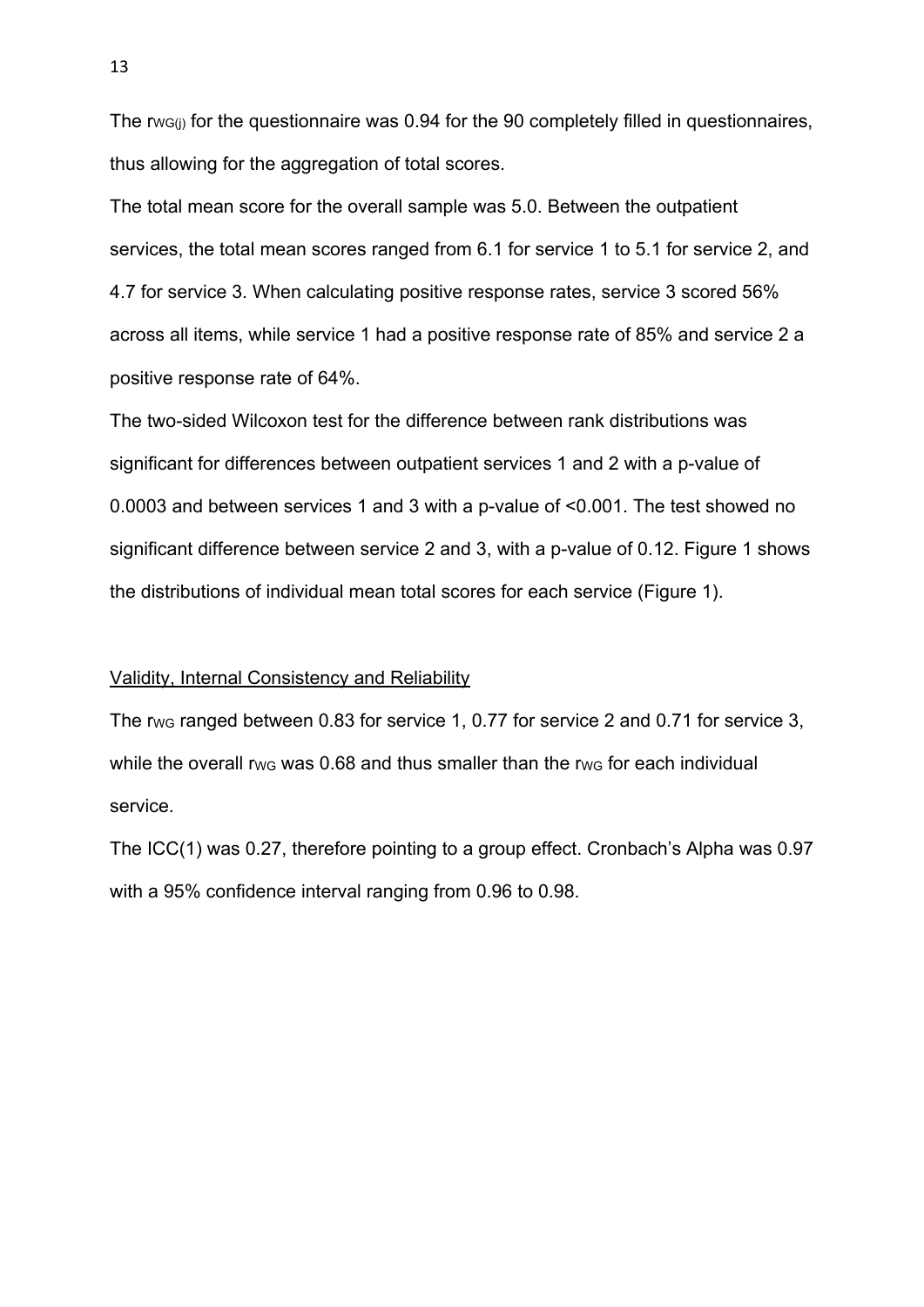**Discussion** 

The present study aimed to develop a valid, consistent and reliable questionnaire assessing safety climate in outpatient imaging services.

The response rate was high and the rate of missing answers was very low. Given that the survey was voluntary and anonymous, these results suggest that the statements are easy to understand and relevant to respondents. Important to note, the great proportion of staff working in the call center and in administrative functions responding to the questionnaire underlines that the instrument is adapted to this professional group, thus avoiding the weaknesses of other instruments [17, 19]. According to literature, our sample involves a sufficient number of participants concerning the measurement of inter-rater agreement [28], but the possibility of comparison of safety climate level between services by means of the Wilcoxon test remains partially limited due to the small size of the participating organizations. Statements which scored high both in the overall mean scores and positive response rates, as well as in mean scores of the individual services, indicate high safety climate levels for certain elements. Together, the highest-ranking items rather describe general impressions on the priority of safe practice, patient safety and quality as well as the workplace quality and culture.

On the contrary, lower scores were achieved regarding employees' involvement in the service's long-term development and improvement of processes, as well as participation in the analysis of critical incidents. Also, time management is an issue in the participating outpatient imaging services. This might indicate a mounting pressure upon services' staff with regard to increasing competition between different imaging services and monetary constraints after revision of the outpatient reimbursement system. Moreover, to closely monitor the evolution of employees' involvement in processes but also the pressure under which staff is working could be of great

14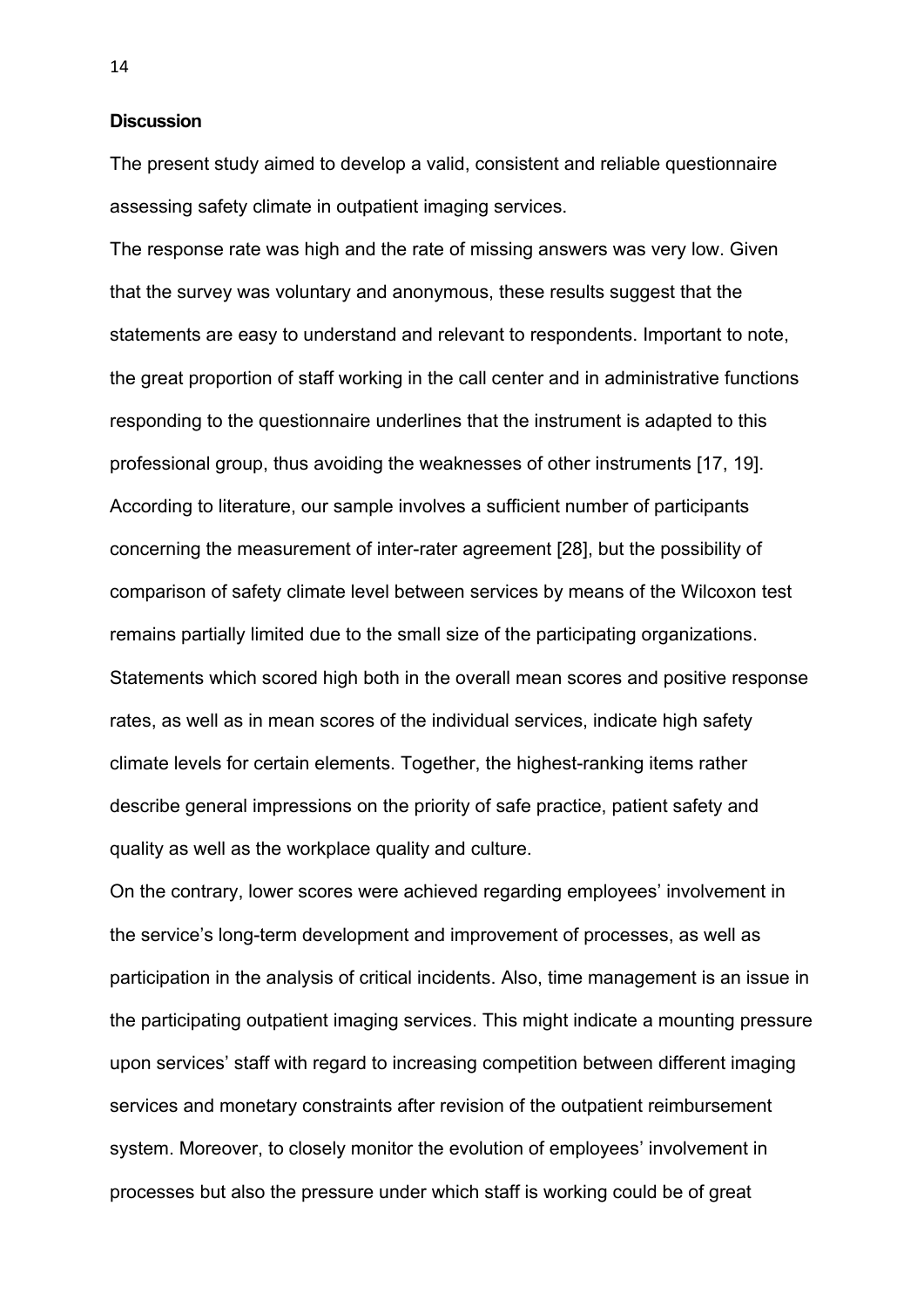interest; not only for the services themselves but also for stakeholders, who are generally interested in quality improvement.

The high value for the inter-rater agreement measure  $r_{WG(i)}$  shows that the instrument is indeed measuring a consistent concept, namely safety climate perceptions. On this basis, total scores can be calculated and compared between services or groups of staff.

Our results show differences in total mean scores and significantly varying overall distributions between the three services. Moreover, a higher mean score and distribution corresponded with a higher positive response rate and a higher score for the inter-rater agreement measure rwg. According to literature [29, 31], it can thus be stated that service 1 incorporates a comparatively high level in strong safety climate, while service 2 shows an intermediate and service 3 a relatively low level in strength of safety climate. For radiology services, such results can be of interest for further analysis. For instance, a low inter-rater agreement can lead to closer examination of potential differences between professional groups or employees with more or less working experience. High inter-rater agreements, on the other hand, indicate a consistent agreement upon a certain climate level. Interventions aiming to improve safety culture can be based on such an evidence and can be specifically tailored to certain groups and/or issues.

Comparison between inter-rater agreement of each outpatient service versus interrater agreement of the overall sample using the rwg measure reveals that the present instrument is able to measure differing safety climates of individual services. The intraclass correlation measure further strengthens this idea by showing a correlation between the results and the membership to a certain service's team. The instrument thus allows services and regulators to monitor effects of organizational change, for example on staffing or upon safety climate.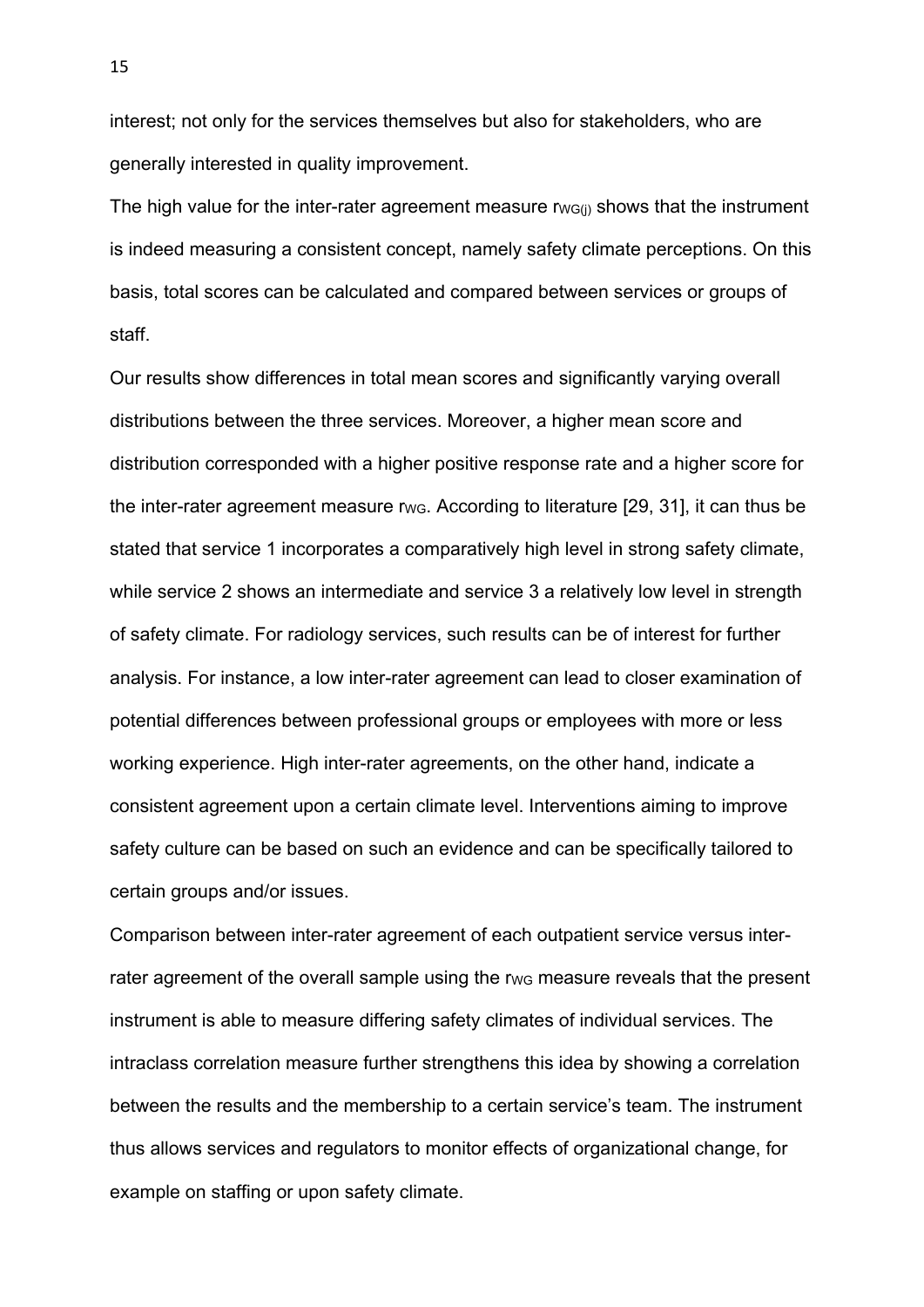Cronbach's Alpha proved to be at a sufficient level, confirming that the final survey instrument is reliable and consistent.

To the best of our knowledge, this is the first validated questionnaire assessing safety climate of outpatient radiology services as judged by their employees, including personnel working in the call center or administration. However, a certain selection bias could be present as services participating in the study were highly motivated and already participating in a larger quality improvement project. Comparison of safety climate levels between services remains partially limited due to the small size of certain organizations, pointing to certain limitations in the quantitative measurement of safety climate in outpatient settings structured in quite small units. Further, it must be said that with its overall sample size, the results of our study cannot claim to be generally applicable to the climate safety levels of outpatient radiology services in Switzerland or beyond. Still, the instrument offers a valid means to conduct more encompassing studies.

The present questionnaire enables the evaluation of the safety climate of outpatient radiology services as perceived by their employees. Results can be used as a basis for quality improvement as well as to monitor the future development of the safety climate in the highly dynamic field of outpatient radiology services.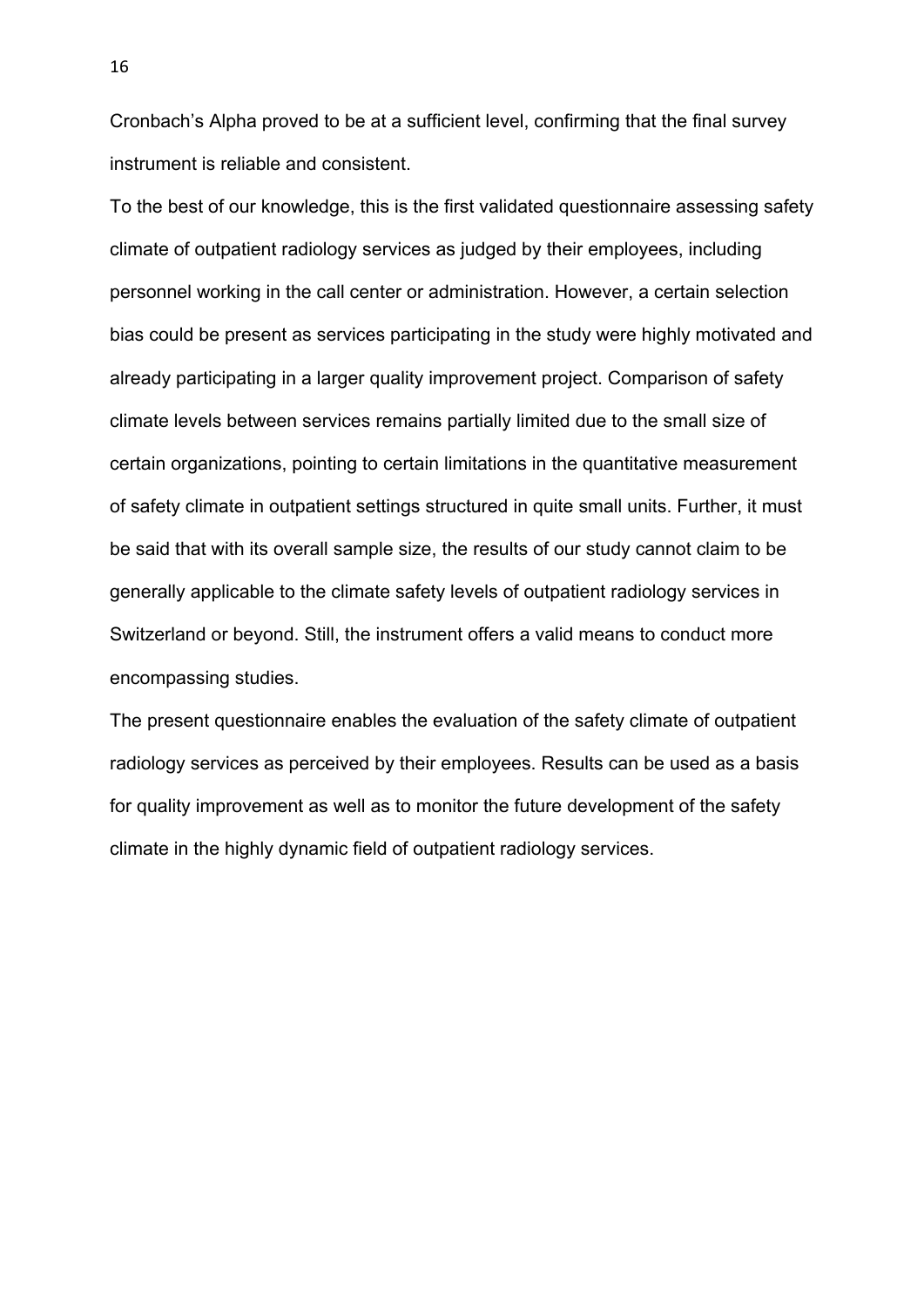**References** 

1. Foederatio Medicorum Helveticorum FMH (2017) Ärztestatistik 2016. Foederatio Medicorum Helveticorum, Bern. Available at http://aerztestatistik.myfmh2.fmh.ch. Accessed 13 march 2018

2. Bundesamt für Gesundheit BAG (2017) [Change of the Ordinance on the Determination and Adaptation of Structures of the Reimbursement System of the Health Insurance]. Bundesamt für Gesundheit, Bern

3. George R, Lau L, Ng K (2014). Team approach to optimize radiology techniques. In Lau L, Ng K. Radiological safety and quality. Paradigms in leadership and innovation. Springer, Dordrecht, Heidelberg, New York, London

4. Gehring K, Schwappach D, Battaglia M, et al (2012) Frequency of harm associated with primary care safety incidents. Am J Manag Care 19:323-337

5. Weaver SJ, Lubomksi LH, Wilson RF et al (2013) Promoting a culture of safety as a patient safety strategy. A systematic review. Ann Intern Med 158:369-374

6. Zohar D, Livine Y, Tenne-Gazit O, Admi H, Donchin Y (2007) Healthcare climate:

A framework for measuring and improving patient safety. Crit Care Med 35:1312-

1317.

7. DiCuccio MH (2015) The relationship between patient safety culture and patient outcomes: A systematic review. J Patient Saf 11:135-142

8. Azevedo KB, da Silva CA, Abrantes O (2017) Assessing the hospital survey of patient safety culture. A review of the assumptions, methods and data analysis protocol. Desenvolvimento e Sociedade 3:7-31

9. Colla JB, Bracken AC, Weeks WB (2005) Measuring patient safety climate: A review of surveys. Qual Saf Health Care 14:364-366

10. Manser T, Brösterhaus M, Hammer A (2014) You can't improve what you don't measure: Safety climate measures available in the German-speaking countries to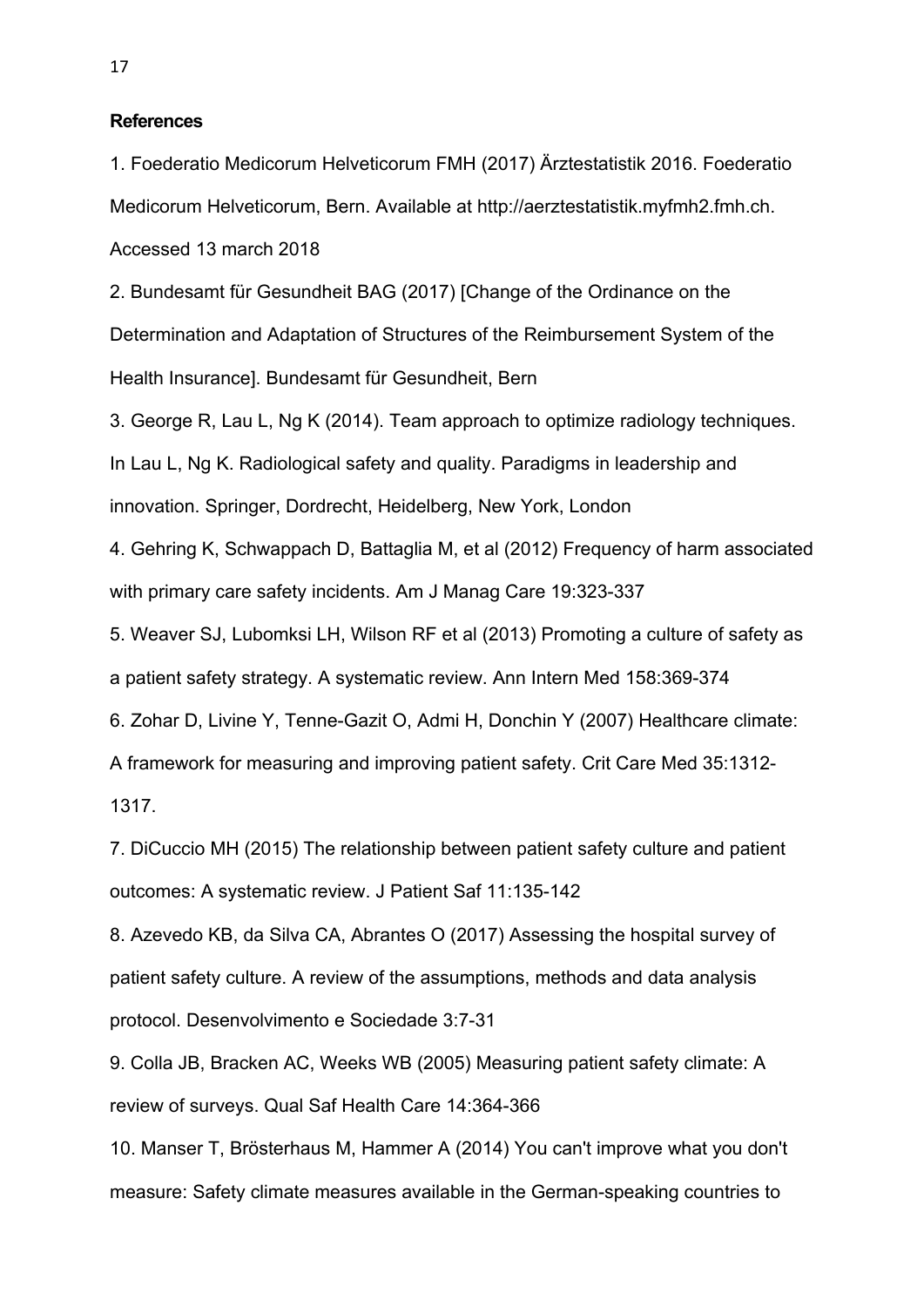support safety culture development in healthcare. Z Evid Fortbild Qual Gesundh 114:58-71

11. Sorra JS, Dyert N (2010) Multilevel psychometric properties of the AHRQ hospital survey on patient safety culture. BMC Health Serv Res 10:199

12. Sexton JB., Helmreich RL, Neilands TB, et al (2006) The safety attitudes questionnaire: psychometric properties, benchmarking data, and emerging research. BMC Health Serv Res 6:44

13. Weingart SN, Farbstein K, Davis RB, et al (2004) Using a multihospital survey to examine the saftey culture. Jt Comm J Qual Saf 30:125-132

14. Pfeiffer Y, Manser T (2010) Development of the german version of the hospital survey on patient safety culture: Dimensionality and psychometric properties. Saf Sci 48:1452-1462.

15. Zimmermann N, Küng K, Sereika SM, Engberg S, Sexton B, Schwendimann R (2013) Assessing the safety attitudes questionnaire (SAQ), German language version in Swiss university hospitals - a validation study. BMC Health Serv Res 13:347 16. Gehring K, Mascherek A, Bezzola P, Schwappach D (2015) Safety climate in Swiss hospital units: Swiss version of the safety climate survey. J Eval Clin Pract 21:332-338

17. Schutz A, Counte MA, Meurer S (2007) Development of a patient safety culture measurement tool for ambulatory health care settings: Analysis of content validity. Health Care Manag Sci 10:139-149

18. Hoffmann B, Domanska OM, Müller V, Gerlach FM (2009) [Development of a questionnaire on the safety climate in family doctor's services (FraSiK): Transcultural adaptation – report on methods]. Z Evid Fortbild Qual Gesundh 103:521-529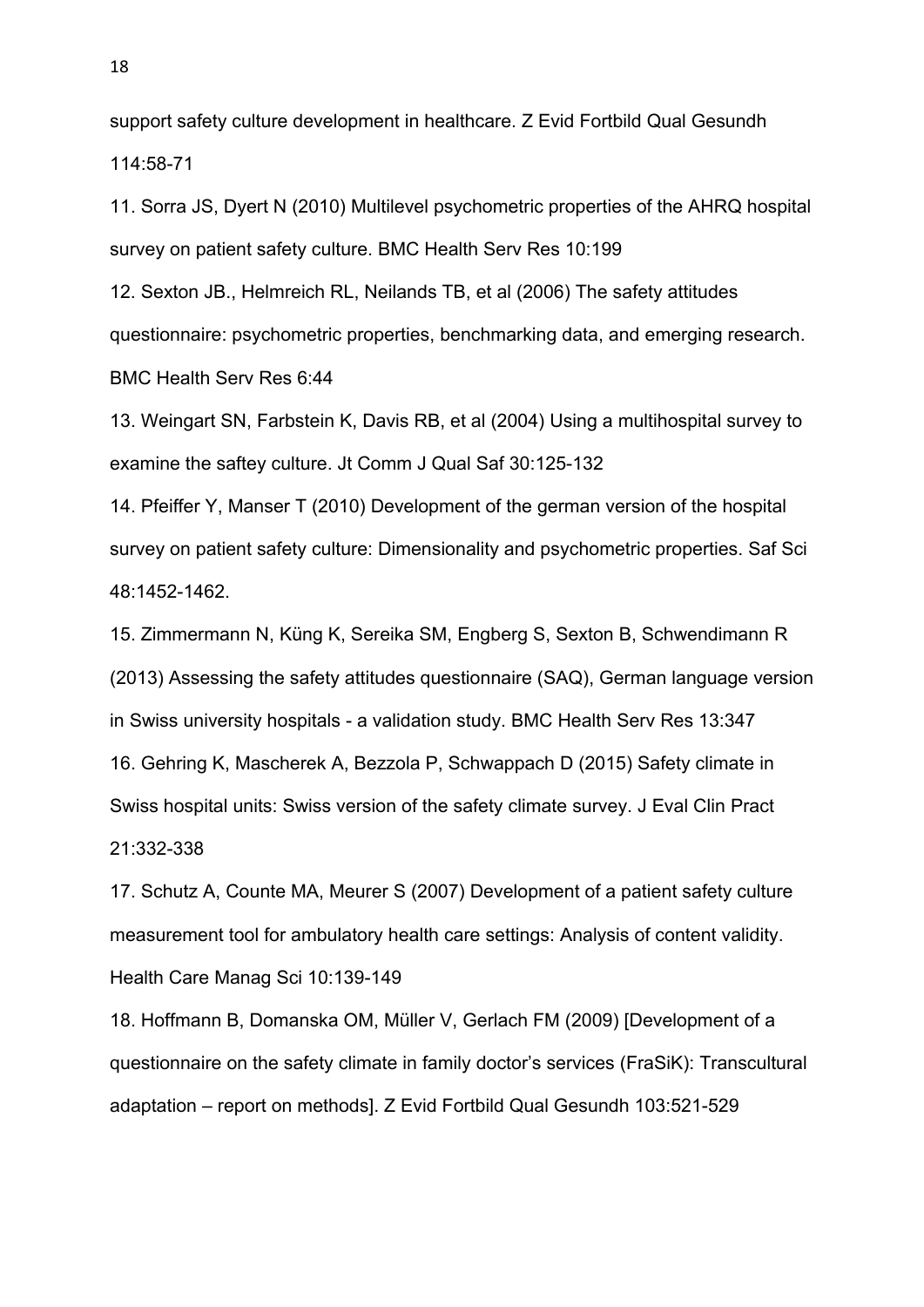19. Modak I, Helmreich RL, Thomas EJ, Sexton BJ, Lux TR (2007) Measuring safety culture in the ambulatory setting: The safety attitudes questionnaire - ambulatory version. JGIM 22:1-5

20. Ferris N, Kavnoudias H, Thiel C, Stuckey S (2007) The 2005 Australian MRI safety survey. AJR 188:1388-1394

21. De Wet C, Spence W, Mash R, Johnson P, Bowie, P (2010) The development and psychometric evaluation of a safety climate measure for primary care Qual Saf Health Care 19:578-854

22. Häder, M (2006) [Empiric social research – An introduction]. Verlag für Sozialforschung, Wiesbaden

23. Giai J, Boussat B, Occelli P, Gandon G, Seigneurin A, Michel P, François P (2017) Hospital survey on patient safety culture (HSOPS): variability of scoring strategies. J Qual Healthcare 29:685-692

24. Sorra J, Gray L, Streagle S, et al. (2016) AHRQ Hospital Survey on Patient Safety Culture: User's Guide. AHRQ Publication No. 15-0049-EF. Rockville, MD: Agency for Healthcare Research and Quality.

25. Bauer DF (1972) Constructing confidence sets using rank statistics. J Am Stat Assoc 67:687-690

26. Hollander M, Douglas AW (1973) Nonparametric statistical methods. John Wiley & Sons, New York

27. James LR, Demaree RG, Wolf G (1984) Estimating within-group inter-rater reliability with and without response bias J Appl Psychol 69:85-98

28. James LR, Demaree RG, Wolf G (1993) Rwg: An assessment of within-group inter-rater agreement. J Appl Psychol 78:306-309

29. Ginsburg L Oore G D (2016) Patient safety climate strength: a concept that requires more attention. BMJ Qual Saf. 25: 680-687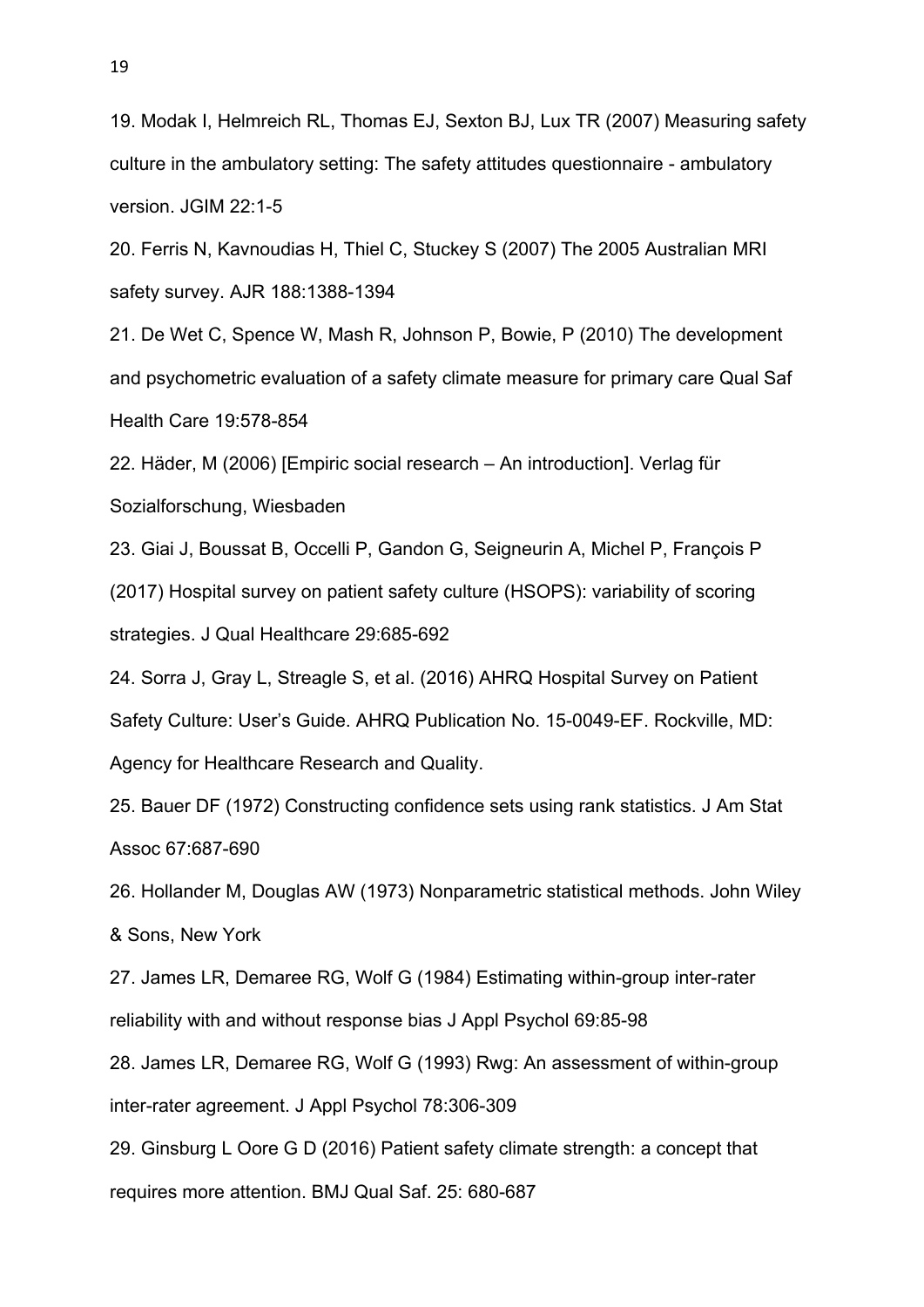30. Smith-Crowe K, Burke M, Cohen A, Doveh E (2014) Statistical significance criteria for the rwg and average deviation inter-rater agreement indices. J of Appl Psychol 99:239-261

31. Mascherek A, Schwappach, D (2017) Patient safety climate profiles across time: Strength and level of safety climate associated with a quality improvement program in Switzerland - A cross-sectional survey study. PLoS One 12:e0181410.

https://doi.org/10.1371/journal. pone.0181410

32. LeBreton JM, Senter JL (2008) Answers to 20 questions about inter-rater

reliability and inter-rater agreement. 11:815-852

33. Cronbach LJ (1951) Coefficient alpha and the internal strucutre of tests.

Psychometrika 16:297-334

34. R Development Core Team (2008) R: A language and environment for statistical computing. R Foundation for Statistical Computing, Vienna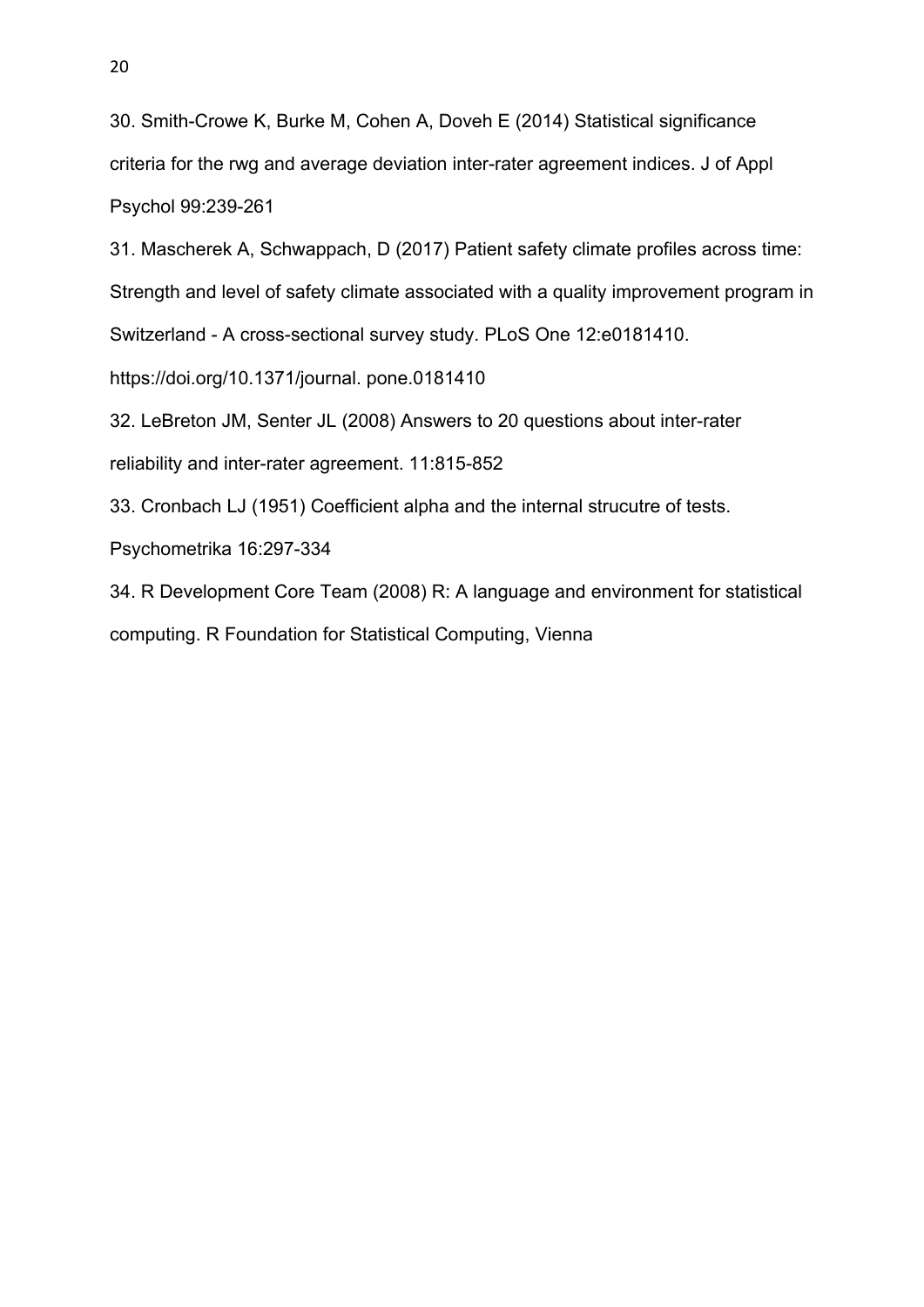# **Legends to Tables and Figures**

**Table 1.** Summary of the study sample's characteristics (n=103).

**Table 2.** Results (mean and standard deviation (SD)) of the 30 items which were

included in the final instrument. Answers ranged from 1 to 7 on a Likert Scale.

**Figure 1.** Comparison of distributions of mean scores of the three services. Answers ranged from 1 to 7 on a Likert Scale.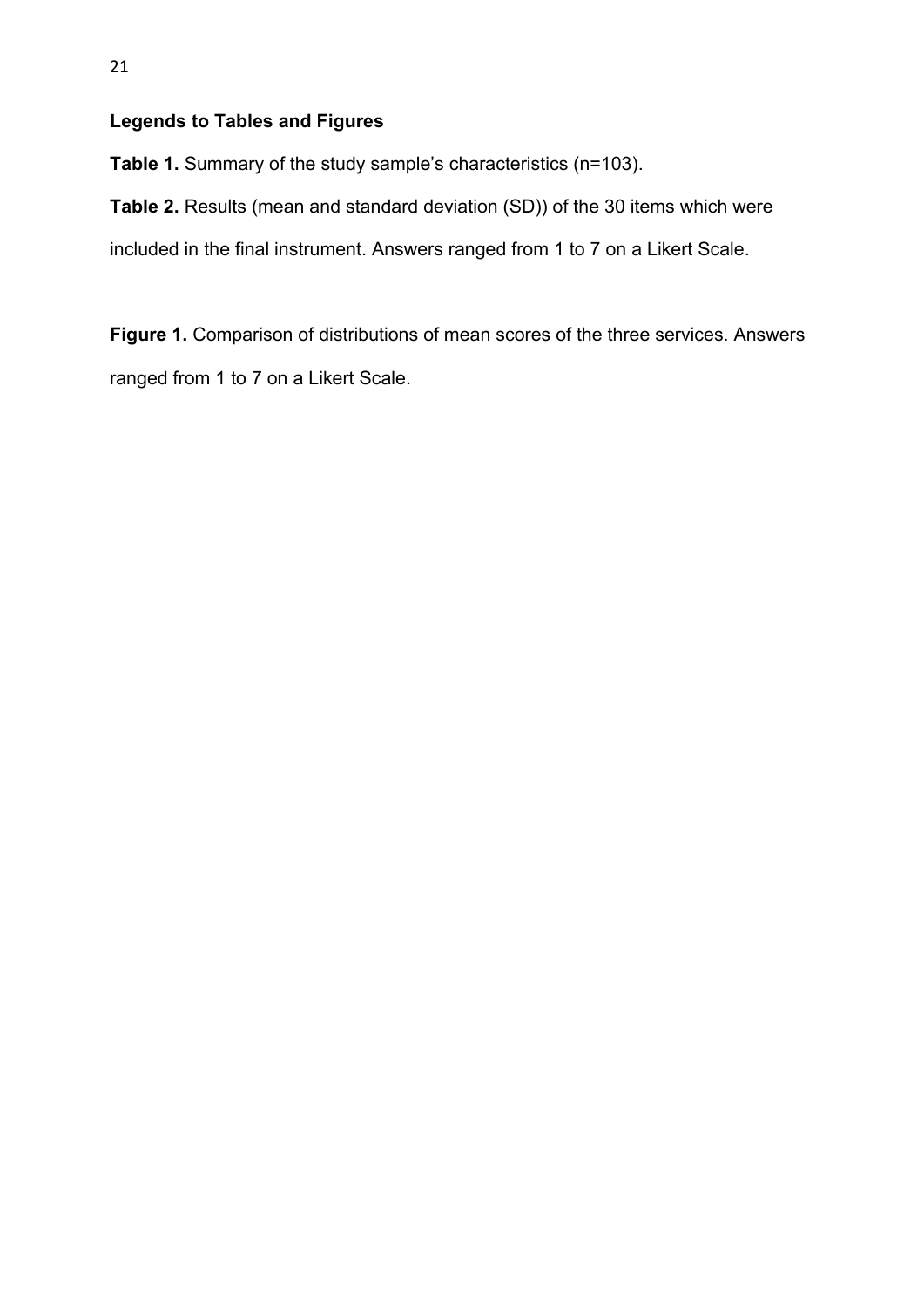| <b>Characteristic</b>                   | N(% )                |
|-----------------------------------------|----------------------|
| <b>Imaging service</b>                  |                      |
| <b>Imaging Service 1</b>                | 18                   |
| <b>Imaging Service 2</b>                | 21                   |
| Imaging Service 3                       | 64                   |
| <b>Gender</b> (5 answers missing)       |                      |
| Male                                    | 18 (17)              |
| Female                                  | 80(78)               |
| <b>Profession</b> (3 answers missing)   |                      |
| Radiologist                             | 16 (16)              |
| Radiographer                            | $\overline{51}$ (50) |
| <b>Patient administration</b>           | 33 (32)              |
| Years of working experience (1 missing) |                      |
| Less than a year                        | 4(4)                 |
| 1-5 years                               | $\overline{13(13)}$  |
| 6-10 years                              | 13(13)               |
| $11-20$ years                           | 37 (36)              |
| More than 21 years                      | 35(34)               |
| <b>Years in the service</b>             |                      |
| Less than a year                        | 14(14)               |
| 1-5 years                               | 44 (43)              |
| 6-10 years                              | 22(21)               |
| 11-20 years                             | 16 (16)              |
| More than 21 years                      | 7 (7)                |

**Table 1**. Summary of the study sample's characteristics (n=103).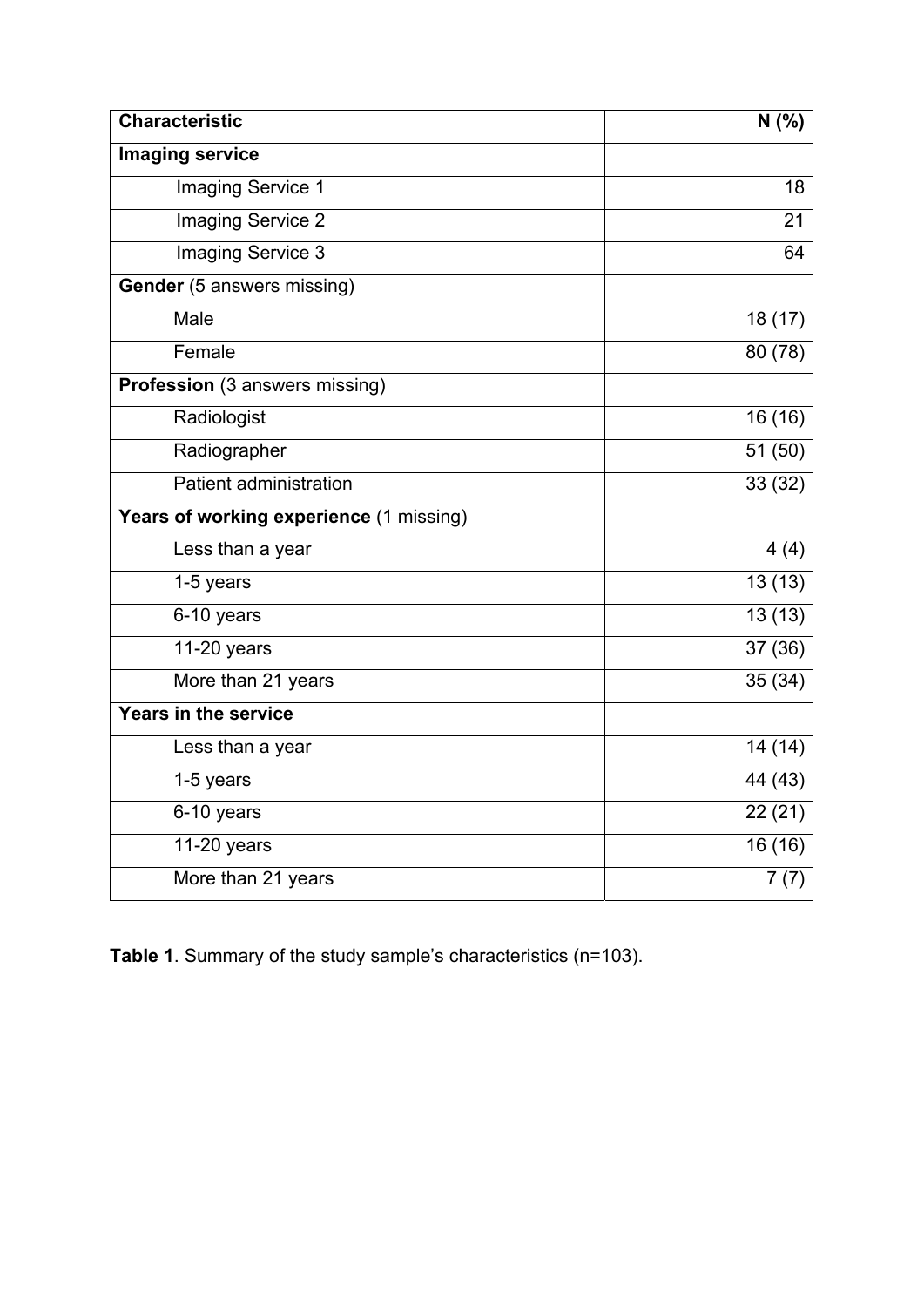| <b>Service 2</b><br><b>Service 1</b>                                              | <b>Service 3</b> |  |  |  |
|-----------------------------------------------------------------------------------|------------------|--|--|--|
| <b>Total</b><br>$(n=18)$<br>$(n=21)$<br>$(n=64)$                                  |                  |  |  |  |
| <b>SD</b><br><b>SD</b><br>Mean<br>Mean<br>Mean<br>Mean                            | <b>SD</b>        |  |  |  |
| (Medi<br>(Medi<br>(Media<br>(Medi                                                 |                  |  |  |  |
| SD<br>an)<br>an)<br>an)<br>n)                                                     |                  |  |  |  |
| 5.1<br>4.7<br>1.1<br>0.8<br>1.0<br>5.0<br>6.1                                     | 1.1              |  |  |  |
| (6.4)<br>(5.4)<br>(4.7)                                                           |                  |  |  |  |
| (5.1)                                                                             |                  |  |  |  |
| <b>Total Score</b>                                                                |                  |  |  |  |
|                                                                                   |                  |  |  |  |
| Item                                                                              |                  |  |  |  |
| The performance of<br>5.0<br>6.4<br>5.7<br>1.6<br>4.3<br>1.0<br>1.1               | 1.5              |  |  |  |
| collaborators is impaired by                                                      |                  |  |  |  |
| excessive workload*                                                               |                  |  |  |  |
| 4.2<br>1.7<br>5.6<br>3.6<br>1.6<br>4.7<br>1.4<br>Collaborators always have        | 1.5              |  |  |  |
| enough time to complete work                                                      |                  |  |  |  |
| tasks safely                                                                      |                  |  |  |  |
| 5.1<br>3.7<br>1.8<br>5.8<br>1.5<br>1.6<br>The level of staffing in the<br>4.4     | 1.7              |  |  |  |
| service is sufficient to manage                                                   |                  |  |  |  |
| the workload safely                                                               |                  |  |  |  |
| 5.5<br>5.1<br>1.6<br>5.9<br>1.7<br>When pressure builds up,<br>1.6<br>4.8         | 1.6              |  |  |  |
| collaborators are expected to                                                     |                  |  |  |  |
| work faster even if it means                                                      |                  |  |  |  |
| working less accurately*                                                          |                  |  |  |  |
| 5.1<br>5.2<br>Collaborators feel free to<br>3.9<br>4.4<br>1.7<br>1.4<br>1.6       | 1.7              |  |  |  |
| question the decisions of those                                                   |                  |  |  |  |
| with more authority                                                               |                  |  |  |  |
| 6.2<br>5.3<br>1.7<br>Collaborators are comfortable<br>4.9<br>1.8<br>1.8<br>4.4    | 1.7              |  |  |  |
| in expressing concerns about                                                      |                  |  |  |  |
| the way things are done to the                                                    |                  |  |  |  |
| service leadership                                                                |                  |  |  |  |
| There is open communication<br>5.9<br>4.1<br>4.6<br>1.8<br>1.5<br>4.9<br>1.8      | 1.7              |  |  |  |
| between collaborators, their                                                      |                  |  |  |  |
| position notwithstanding                                                          |                  |  |  |  |
| 5.9<br>3.7<br>4.3<br>Collaborators are kept up to<br>4.4<br>1.7<br>1.6<br>1.5     | 1.7              |  |  |  |
| date about service                                                                |                  |  |  |  |
| developments                                                                      |                  |  |  |  |
| The service leadership<br>5.7<br>3.8<br>3.8<br>4.2<br>1.9<br>1.4<br>1.6           | 2.0              |  |  |  |
| communicates its long-term                                                        |                  |  |  |  |
| plans for the development of                                                      |                  |  |  |  |
| the service                                                                       |                  |  |  |  |
| 6.3<br>1.3<br>5.1<br>5.6<br>6.4<br>1.8<br>1.6<br>The hierarchy in the service is  | 1.7              |  |  |  |
| a barrier to effective work*                                                      |                  |  |  |  |
| 5.5<br>Highlighting a significant event<br>5.8<br>1.4<br>6.6<br>1.5<br>6.1<br>1.3 | 1.5              |  |  |  |
| will likely result in negative                                                    |                  |  |  |  |
| repercussions for the person                                                      |                  |  |  |  |
| raising it*                                                                       |                  |  |  |  |
| 5.1<br>1.7<br>5.9<br>1.8<br>2.0<br>4.9<br>4.9<br>The service leadership does      | 1.5              |  |  |  |
| not deal effectively with                                                         |                  |  |  |  |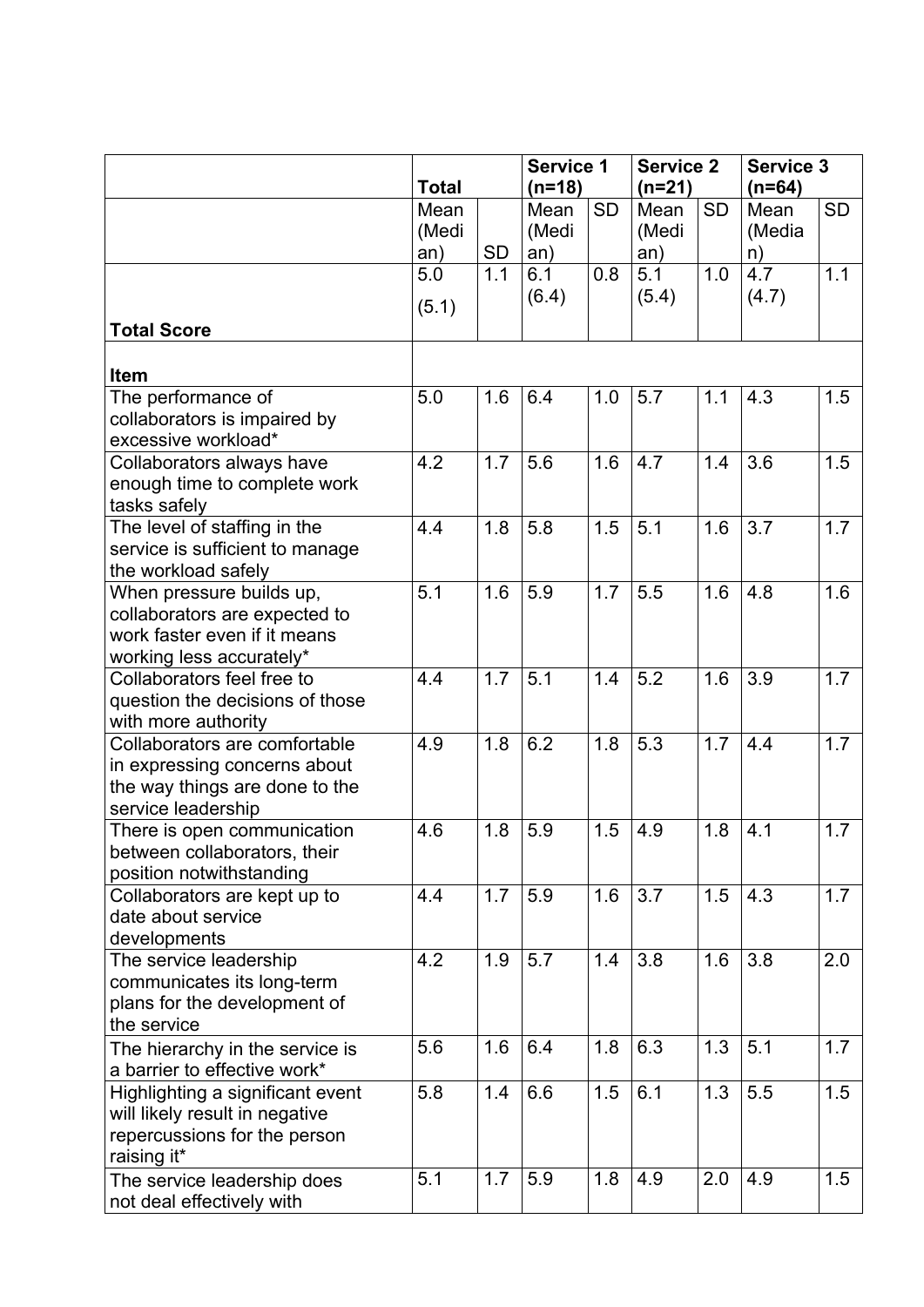| problem collaborators*           |                  |     |     |     |     |     |                  |     |
|----------------------------------|------------------|-----|-----|-----|-----|-----|------------------|-----|
| When collaborators suggest       | $\overline{5.1}$ | 1.8 | 6.4 | 1.1 | 5.3 | 1.6 | 4.7              | 1.8 |
| ways to improve processes,       |                  |     |     |     |     |     |                  |     |
| the service leadership does not  |                  |     |     |     |     |     |                  |     |
| take this seriously*             |                  |     |     |     |     |     |                  |     |
| There is a low level of trust    | 5.7              | 1.6 | 6.5 | 1.8 | 6.0 | 1.7 | 5.4              | 1.7 |
| between practice team            |                  |     |     |     |     |     |                  |     |
| members*                         |                  |     |     |     |     |     |                  |     |
| <b>Collaborators frequently</b>  | 5.9              | 1.2 | 6.4 | 1.0 | 6.0 | 1.3 | $\overline{5.7}$ | 1.3 |
| disregard rules, protocols and   |                  |     |     |     |     |     |                  |     |
| procedures*                      |                  |     |     |     |     |     |                  |     |
| Collaborators treat each other   | 5.8              | 1.3 | 6.3 | 1.7 | 5.3 | 1.6 | 5.8              | 1.1 |
| with respect                     |                  |     |     |     |     |     |                  |     |
|                                  | 5.7              | 1.2 | 6.3 | 1.4 | 5.3 | 1.5 | 5.6              | 1.1 |
| Collaborators always support     |                  |     |     |     |     |     |                  |     |
| one another                      |                  |     |     |     |     |     |                  |     |
| Disagreements within the         | 4.8              | 1.5 | 6.0 | 1.9 | 4.6 | 1.7 | 4.5              | 1.5 |
| service team are resolved        |                  |     |     |     |     |     |                  |     |
| appropriately                    |                  |     |     |     |     |     |                  |     |
| <b>Collaborators work well</b>   | 5.0              | 1.4 | 5.7 | 1.0 | 5.0 | 1.1 | 4.8              | 1.2 |
| together at all positions within |                  |     |     |     |     |     |                  |     |
| the practice                     |                  |     |     |     |     |     |                  |     |
| The service is a good place to   | 5.9              | 1.2 | 6.3 | 1.6 | 6.2 | 1.0 | 5.7              | 1.1 |
| work                             |                  |     |     |     |     |     |                  |     |
| Collaborators are generally      | 5.2              | 1.3 | 6.0 | 0.6 | 5.6 | 0.9 | 5.1              | 1.3 |
| satisfied with their jobs        |                  |     |     |     |     |     |                  |     |
| Good teamwork is promoted        | 5.2              | 1.6 | 6.2 | 1.4 | 5.2 | 1.5 | 4.9              | 1.7 |
| and considered to be important   |                  |     |     |     |     |     |                  |     |
| by the service leadership        |                  |     |     |     |     |     |                  |     |
| All collaborators are            | 4.7              | 1.7 | 6.2 | 1.6 | 4.4 | 1.5 | 4.3              | 1.7 |
| encouraged to highlight critical |                  |     |     |     |     |     |                  |     |
| incidents that happen in the     |                  |     |     |     |     |     |                  |     |
| service                          |                  |     |     |     |     |     |                  |     |
| Processes help to prevent        | 4.9              | 1.4 | 5.9 | 1.7 | 4.5 | 1.2 | 4.7              | 1.4 |
| critical incidents from          |                  |     |     |     |     |     |                  |     |
| happening                        |                  |     |     |     |     |     |                  |     |
| The opinions of all concerned    | 4.2              | 1.8 | 6.0 | 1.3 | 4.4 | 1.5 | 3.7              | 1.7 |
| collaborators are taken into     |                  |     |     |     |     |     |                  |     |
| account for the development of   |                  |     |     |     |     |     |                  |     |
| processes                        |                  |     |     |     |     |     |                  |     |
| When processes are changing,     | 4.7              | 1.7 | 5.9 | 1.8 | 4.8 | 1.5 | 4.3              | 1.7 |
| the services take time to        |                  |     |     |     |     |     |                  |     |
| assess risks for patients,       |                  |     |     |     |     |     |                  |     |
| collaborators and the service in |                  |     |     |     |     |     |                  |     |
| advance                          |                  |     |     |     |     |     |                  |     |
| All concerned collaborators      | 4.3              | 1.8 | 6.1 | 0.9 | 4.4 | 1.8 | 3.8              | 1.7 |
| have the opportunity to          |                  |     |     |     |     |     |                  |     |
| participate in the analysis of   |                  |     |     |     |     |     |                  |     |
| critical incidents               |                  |     |     |     |     |     |                  |     |
|                                  |                  | 1.2 |     |     | 6.1 |     |                  |     |
| The quality and safety of        | 6.0              |     | 6.6 | 1.6 |     | 1.2 | 5.7              | 1.3 |
| patient care in the service is   |                  |     |     |     |     |     |                  |     |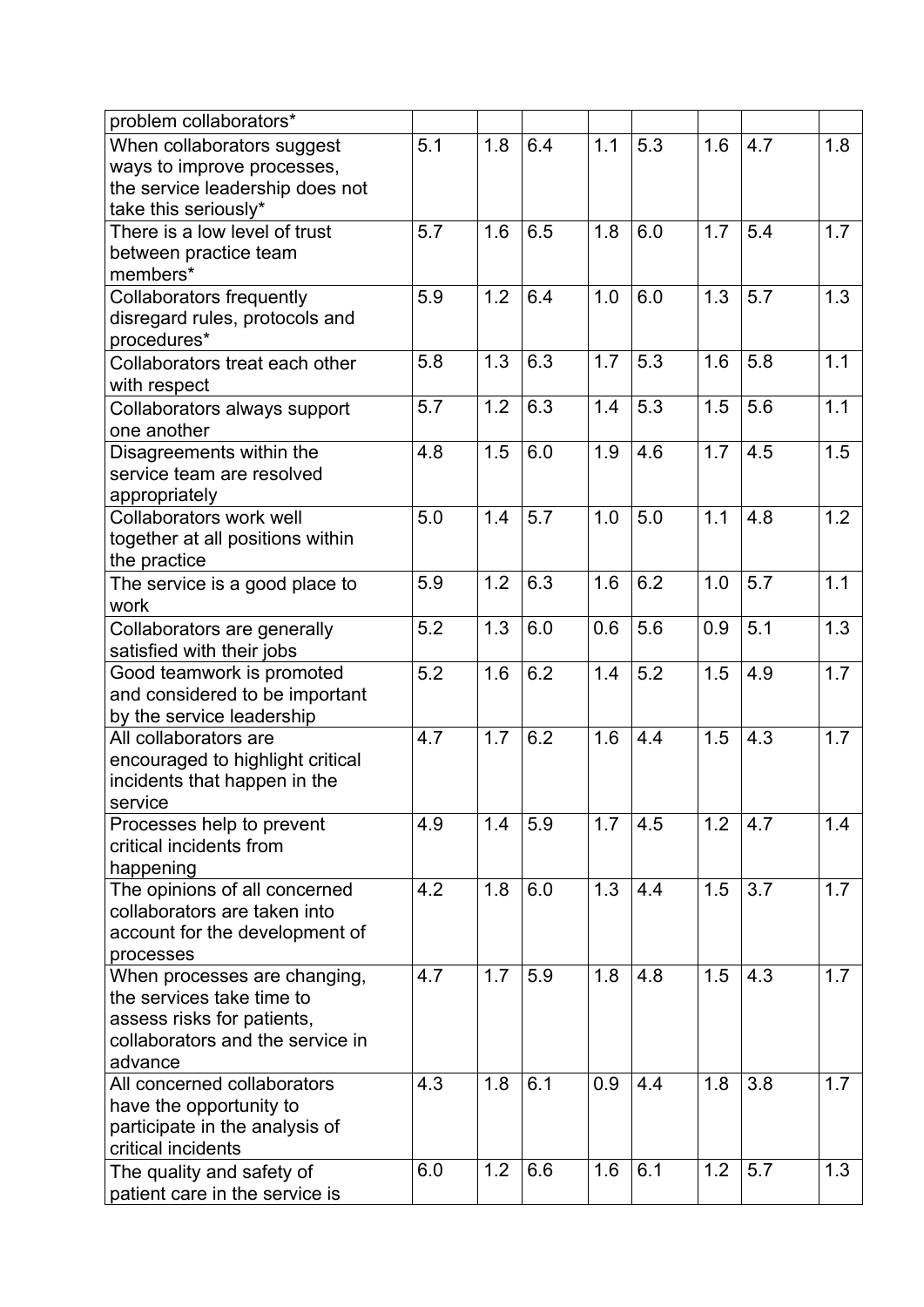| taken seriously                                                                                                     |     |     |     |     |     |     |     |     |
|---------------------------------------------------------------------------------------------------------------------|-----|-----|-----|-----|-----|-----|-----|-----|
| The practice supports the<br>continuing educational<br>development of all<br>collaborators                          | 5.3 | 1.6 | 6.2 | 0.6 | 5.1 | 1.6 | 5.1 | 1.6 |
| The service encourages<br>learning from the ideas and<br>constructive critique of<br>collaborators in all positions | 4.8 | 1.6 | 6.1 | 1.2 | 4.7 | 1.5 | 4.5 | 1 6 |

**Table 2.** Results (mean and standard deviation (SD)) of the 30 items which were included in the final instrument. Answers ranged from 1 to 7 on a Likert Scale.

\* reverse coded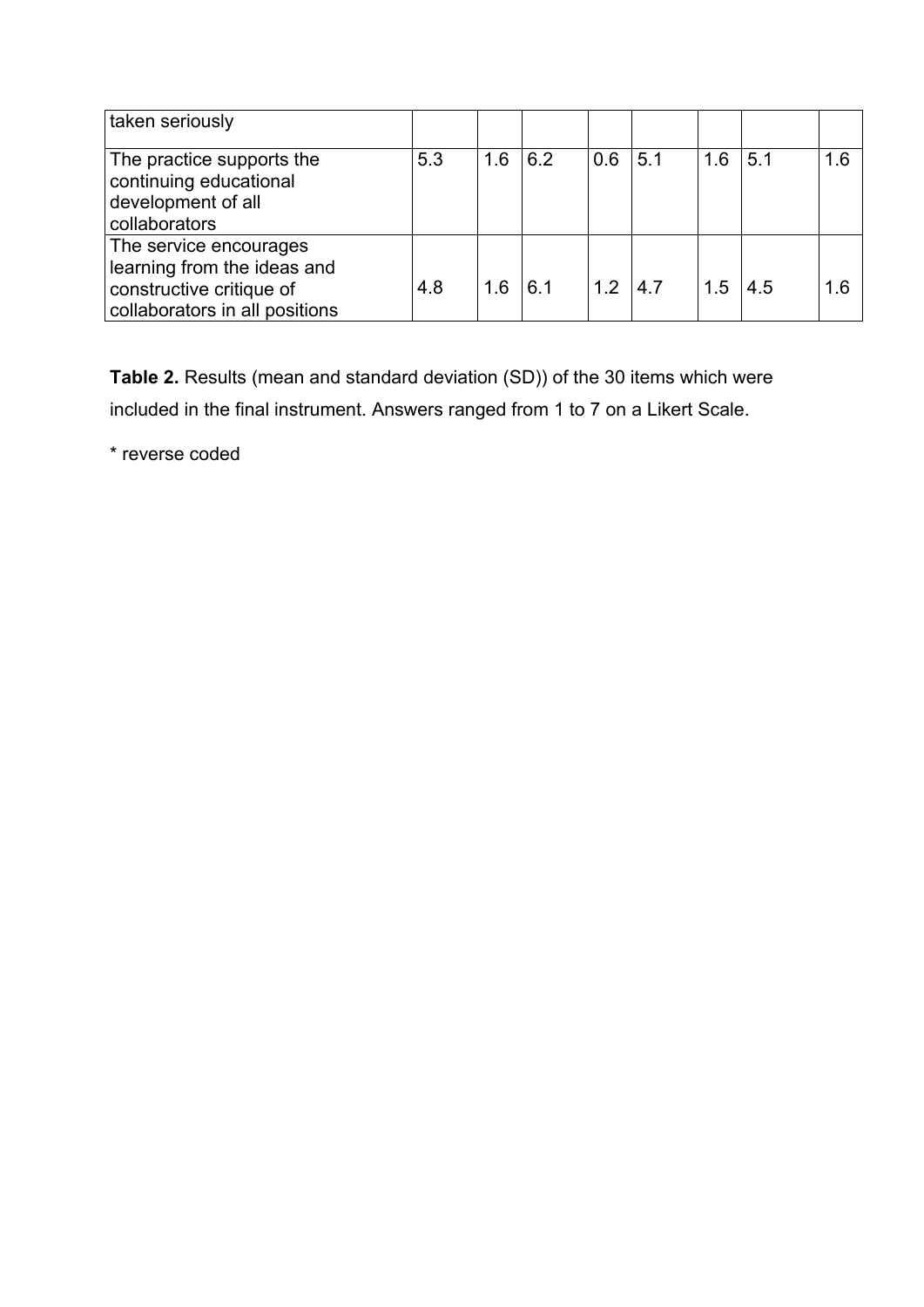Dear collaborator,

With your work, you are making an important contribution to the quality of your radiology-service. At the same time, it is important that your service receives feedback about the extent to which the organization of work, communication, leadership, collaboration and the systemic level contribute to safety culture and thus to high quality work.

The following questionnaire leads you through these five dimensions of safety culture. Your answers are confidential.

When we talk about collaborators in the following questionnaire, we include all persons working in the institute, be it as employee or partner, working full- or part time.

Thanks for your collaboration, The EQUAM Foundation

# **Your gender**

- $\Box$  female
- $\Box$  male
- $\Box$  I prefer not to answer

# **How many years have you worked in your profession?**

 $\square$  less than a vear  $\Box$  1-5 years  $\Box$  6-10 years  $\square$  years  $\Box$  more than 21 years

# **How many years have you worked at this service?**

- $\Box$  less than a year  $\Box$  1-5 years  $\Box$  6-10 years
- $\square$  vears
- $\Box$  more than 21 years

# **I am...**

- a radiologist
- a technical assistant
- $\Box$  working in the call centre / at the phone
- $\Box$  working in the adminstration
- $\Box$  other (please specify)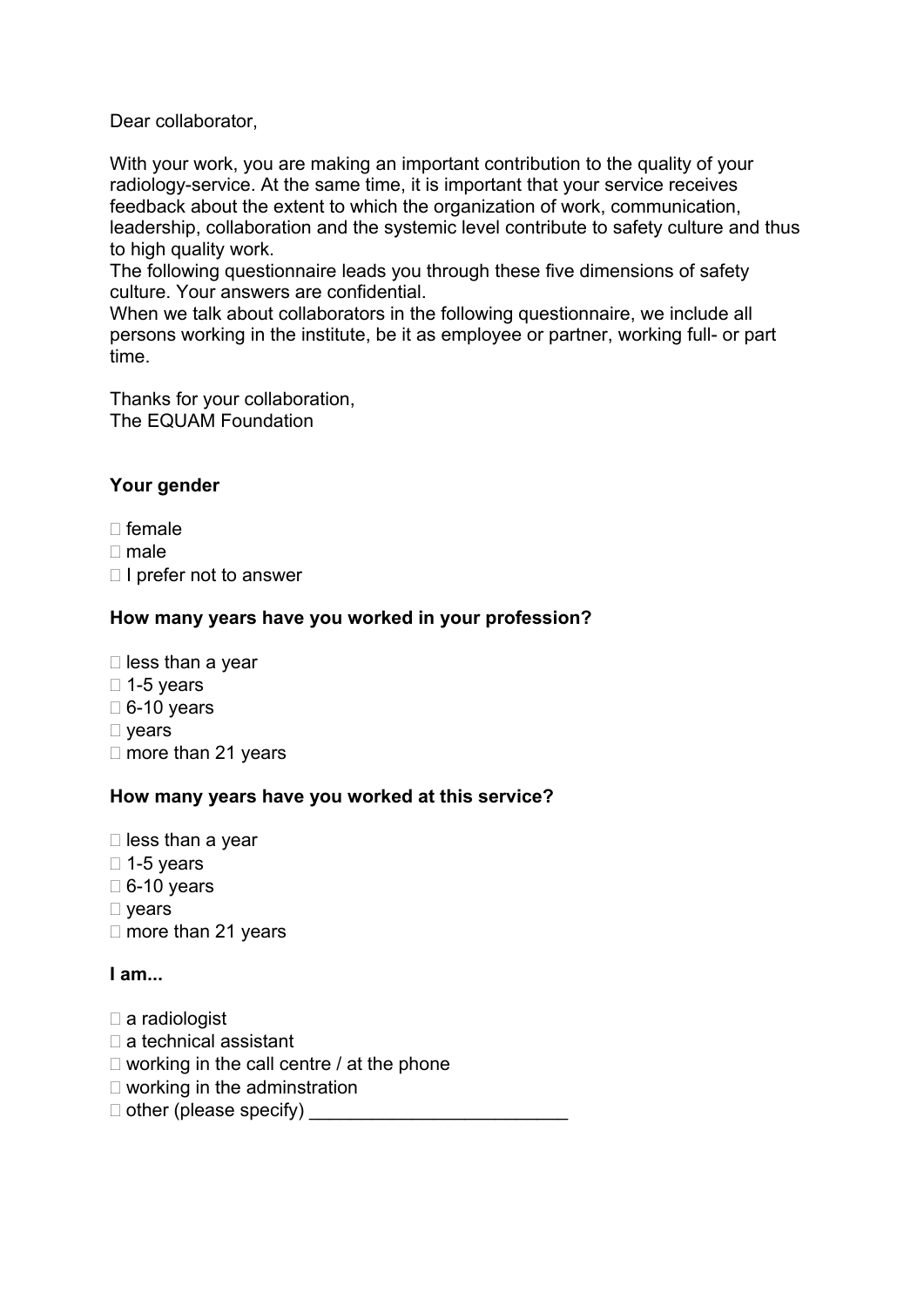In how far do you agree with the following statements?

|                                                                                                                                           | not<br>at all            | ಕ<br>$\pmb{\omega}$<br>very limited<br>extent | ಕ<br>$\pmb{\omega}$<br>limited<br>extent | ៊<br>$\boldsymbol{\omega}$<br>moderate extent | $\vec{o}$<br>$\pmb{\omega}$<br>considerable<br>extent | $\vec{\circ}$<br>മ<br>great extent | ಕ<br>Ω<br>very<br><b>great</b><br>extent |
|-------------------------------------------------------------------------------------------------------------------------------------------|--------------------------|-----------------------------------------------|------------------------------------------|-----------------------------------------------|-------------------------------------------------------|------------------------------------|------------------------------------------|
| The performance of collaborators is impaired by excessive<br>workload                                                                     | $\overline{\phantom{a}}$ | $\Box$                                        | ⊔                                        | П                                             | $\Box$                                                | $\Box$                             |                                          |
| Collaborators always have enough time to complete work<br>tasks safely                                                                    |                          | □                                             | н                                        | □                                             | П                                                     | □                                  |                                          |
| The level of staffing in the service is sufficient to manage<br>the workload safely                                                       | $\overline{\phantom{a}}$ | П                                             | $\Box$                                   | $\Box$                                        | П                                                     | u                                  | П                                        |
| When pressure builds up, collaborators are expected to<br>work faster even if it means working less accurately                            | П                        | $\Box$                                        | $\Box$                                   | □                                             | $\Box$                                                | $\Box$                             | $\Box$                                   |
| Collaborators feel free to question the decisions of those<br>with more authority<br>Collaborators are comfortable in expressing concerns |                          | L                                             | $\Box$                                   | L                                             | ⊔                                                     | □                                  | $\Box$                                   |
| about the way things are done to the service leadership<br>There is open communication between collaborators, their                       | Ш<br>П                   | П<br>$\Box$                                   | ⊔                                        | $\Box$<br>П                                   | П<br>$\Box$                                           | u<br>$\Box$                        | $\mathbf{L}$<br>$\Box$                   |
| position notwithstanding<br>Collaborators are kept up to date about service                                                               | $\overline{\phantom{a}}$ | $\Box$                                        | □<br>⊔                                   | L                                             | $\overline{\phantom{a}}$                              | □                                  | $\Box$                                   |
| developments<br>The service leadership communicates its long-term plans                                                                   | $\overline{\phantom{a}}$ | П                                             | L                                        | L                                             | $\Box$                                                | □                                  |                                          |
| for the development of the service<br>The hierarchy in the service is a barrier to effective work                                         |                          |                                               |                                          |                                               |                                                       |                                    |                                          |
| Highlighting a significant event will likely result in negative<br>repercussions for the person raising it                                |                          |                                               |                                          |                                               |                                                       |                                    |                                          |
| The service leadership does not deal effectively with<br>problem collaborators                                                            | $\overline{\phantom{a}}$ | П                                             | $\mathbf{L}$                             | u                                             | $\Box$                                                | u                                  |                                          |
| When collaborators suggest ways to improve processes,<br>the service leadership does not take this seriously                              | П                        | $\Box$                                        | $\Box$                                   | П                                             | $\Box$                                                | $\Box$                             | $\Box$                                   |
| There is a low level of trust between practice team<br>members                                                                            | Ш                        | □                                             | ⊔                                        | L                                             | Ц                                                     | Ц                                  | ⊔                                        |
| Collaborators frequently disregard rules, protocols and<br>procedures                                                                     |                          | П                                             | н                                        | L                                             | $\Box$                                                | $\Box$                             |                                          |
| Collaborators treat each other with respect                                                                                               |                          | П                                             | $\mathbf{L}$                             | П                                             | $\mathbf{L}$                                          | $\vert \ \ \vert$                  | П                                        |
| Collaborators always support one another<br>Disagreements within the service team are resolved                                            | Ш                        | П                                             | $\vert \ \ \vert$                        | П<br>$\vert \ \ \vert$                        | $\overline{\phantom{a}}$<br>П                         | $\mathbf{L}$                       | □                                        |
| appropriately<br>Collaborators work well together at all positions within the<br>practice                                                 | $\Box$                   | $\Box$                                        | ⊔                                        | L                                             | П                                                     | Ш                                  | $\Box$                                   |
| The service is a good place to work                                                                                                       | $\Box$                   | $\Box$                                        | □                                        | $\Box$                                        | $\Box$                                                | $\Box$                             | $\Box$                                   |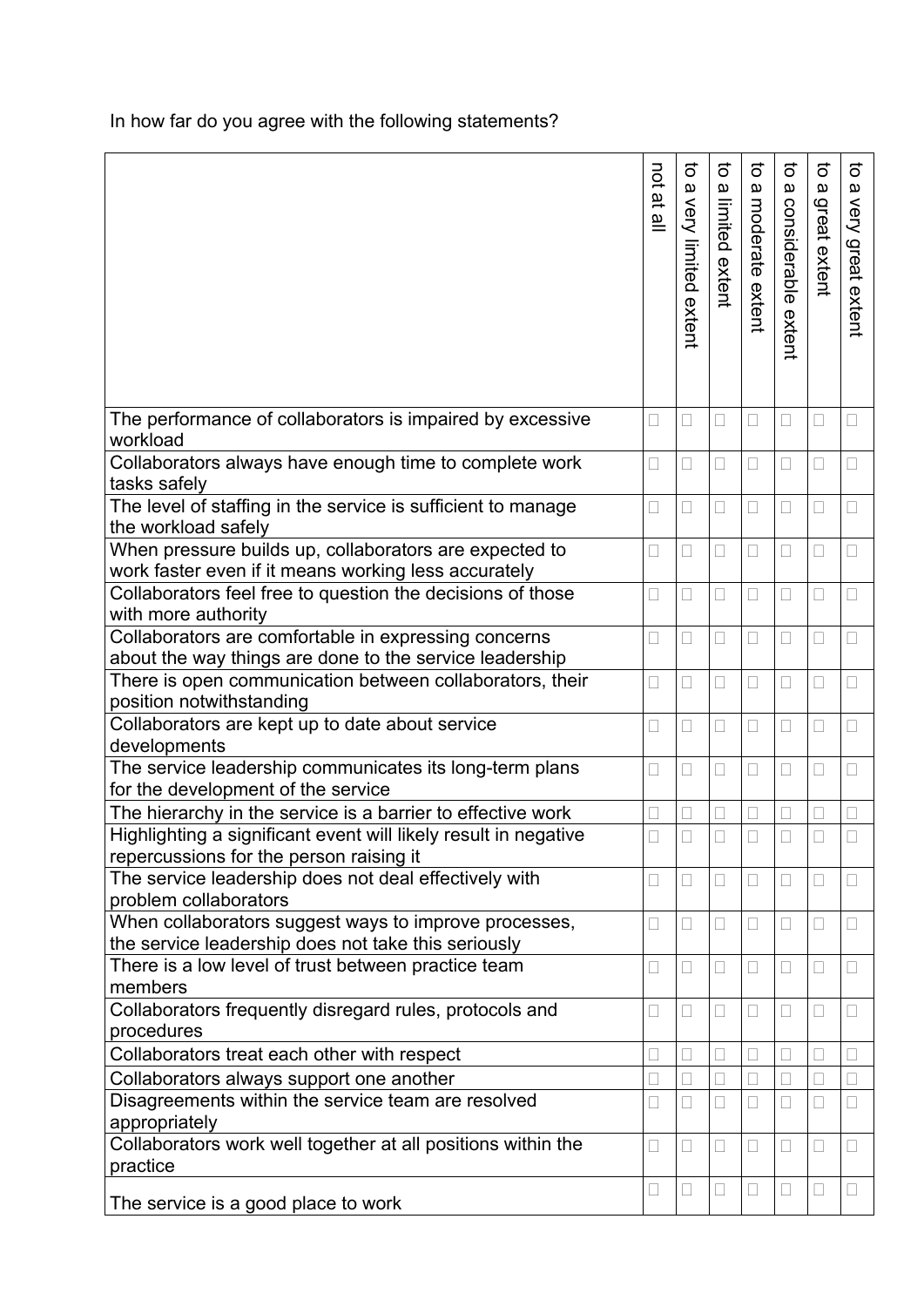| Collaborators are generally satisfied with their jobs       |   |  |  |  |
|-------------------------------------------------------------|---|--|--|--|
| Good teamwork is promoted and considered to be              | L |  |  |  |
| important by the service leadership                         |   |  |  |  |
| All collaborators are encouraged to highlight critical      |   |  |  |  |
| incidents that happen in the service                        |   |  |  |  |
|                                                             |   |  |  |  |
| Processes help to prevent critical incidents from happening |   |  |  |  |
| The opinions of all concerned collaborators are taken into  |   |  |  |  |
| account for the development of processes                    |   |  |  |  |
| When processes are changing, the services take time to      |   |  |  |  |
| assess risks for patients, collaborators and the service in |   |  |  |  |
| advance                                                     |   |  |  |  |
| All concerned collaborators have the opportunity to         |   |  |  |  |
| participate in the analysis of critical incidents           |   |  |  |  |
| The quality and safety of patient care in the service is    |   |  |  |  |
| taken seriously                                             |   |  |  |  |
| The practice supports the continuing educational            |   |  |  |  |
| development of all collaborators                            |   |  |  |  |
| The service encourages learning from the ideas and          |   |  |  |  |
| constructive critique of collaborators in all positions     |   |  |  |  |